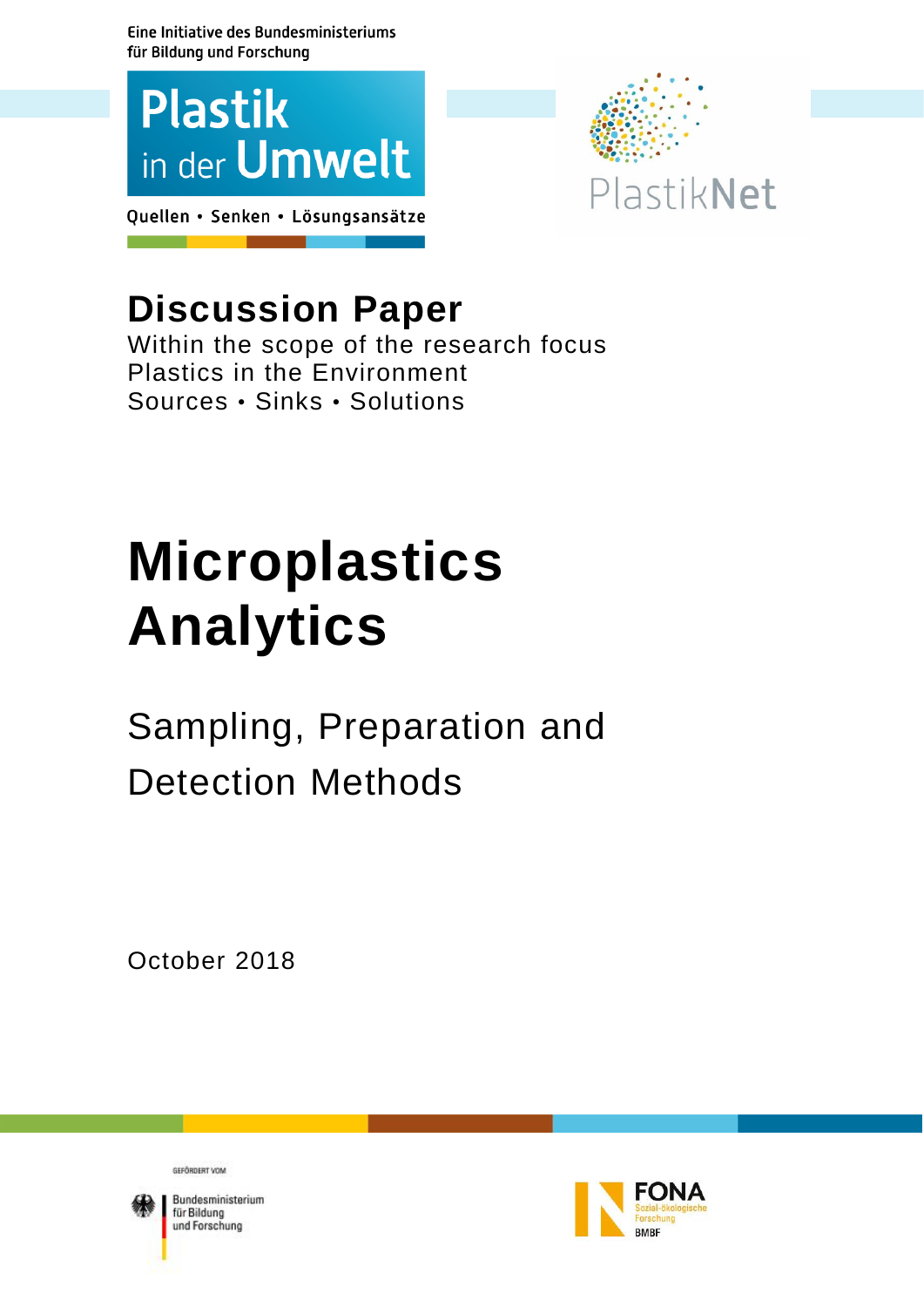**BMBF research focus "Plastics in the Environment" COMBIF 1999 12018** October 2018

**Cross-cutting issue "Methods for sampling, sample preparation and analysis (incl. reference materials)"**

## **Authors:**

Dr. Ulrike Braun Bundesanstalt für Materialforschung und –prüfung (BAM) T: +49 30 8104-4317 [ulrike.braun@bam.de](mailto:ulrike.braun@bam.de)

Prof. i. R., Dr.-Ing. Martin Jekel Technische Universität Berlin (TUB) T: +49 30 314 23339 [martin.jekel@tu-berlin.de](mailto:martin.jekel@tu-berlin.de)

Dr. Gunnar Gerdts Alfred Wegener Institute Helmholtz Centre for Polar and Marine Research (AWI) T: +49 4725 819 3245 gunnar.gerdts@awi.de

Dr. Natalia P. Ivleva Institut für Wasserchemie & Chemische Balneologie (IWC), Lehrstuhl für Analytische Chemie und Wasserchemie, Technischen Universität München (TUM) T: +49 89 2180-78252 [natalia.ivleva@ch.tum.de](mailto:natalia.ivleva@ch.tum.de)

Dr. Jens Reiber WESSLING GmbH Funktionale Materialien- Mikro- & Nanoanalytik T: +49 2505 89 693 [jens.reiber@wessling.de](mailto:jens.reiber@wessling.de)

## **Editors**:

Dr. Ulf Stein, Ecologic Institute Berlin ulf.stein@ecologic.eu

Hannes Schritt, Ecologic Institute Berlin hannes.schritt@ecologic.eu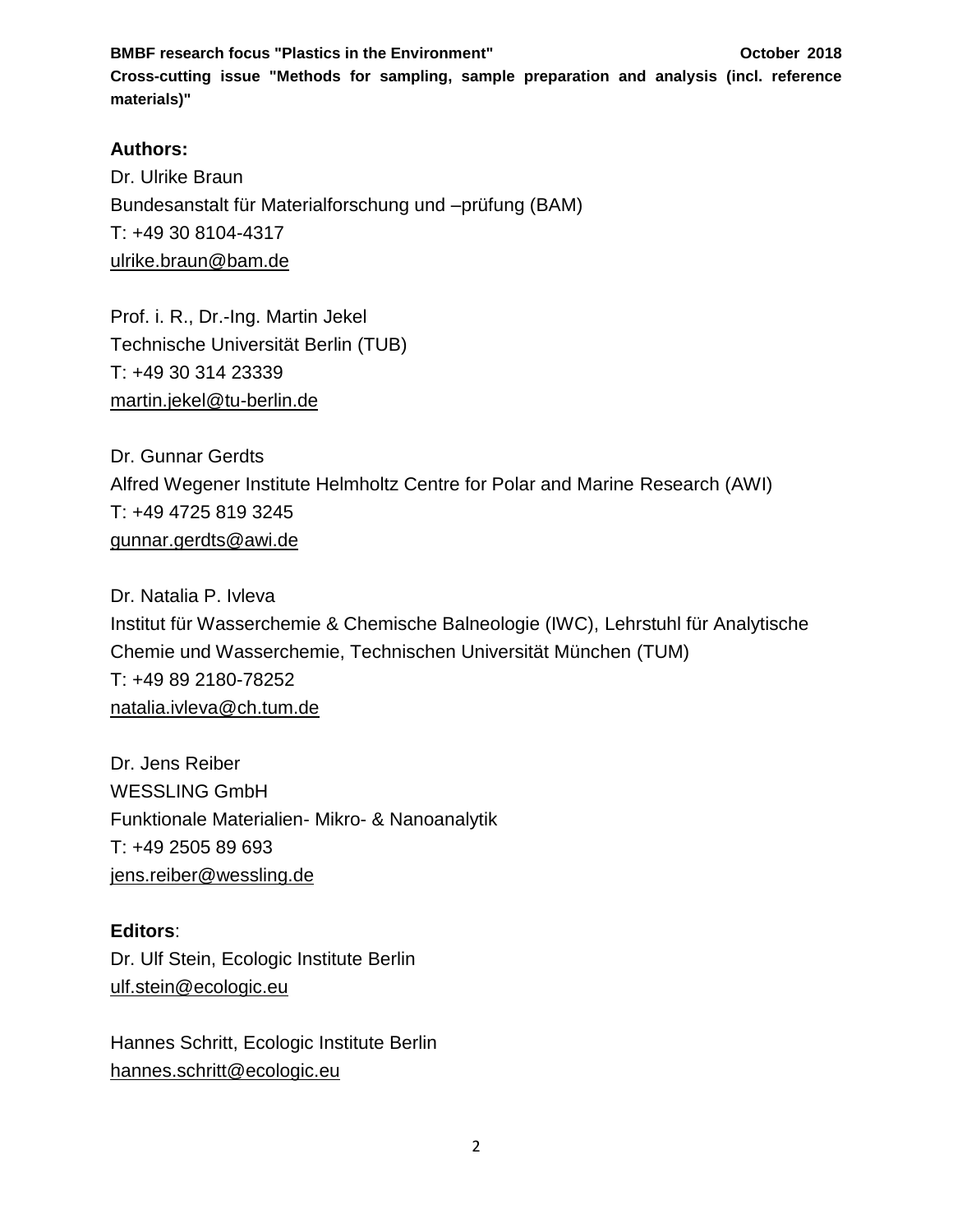**Cross-cutting issue "Methods for sampling, sample preparation and analysis (incl. reference materials)"**

This discussion paper is based on the current state of knowledge and discussions in the research focus ["Plastics in the Environment –](https://bmbf-plastik.de/en) Sources **·** Sinks **·** Solutions". This includes the organisation of two workshops on the cross-cutting issue "Methods for sampling, sample preparation and analysis (incl. reference materials)" on March 21-22, 2018 in Karlsruhe and July 5, 2018 in Augsburg with comprehensive discussion between all participants and additional specific technical contributions among others by:

- Dr. Claus G. Bannick, Federal Environment Agency Berlin
- Dr. Roland Becker, BAM Berlin
- Dr. Dieter Fischer, IPF Dresden
- Prof. Dr. Peter Grathwohl, Universität Tübingen
- Andrea Käppler, Leibniz Institute of Polymer Research Dresden
- Prof. Dr. Christian Laforsch, Universität Bayreuth
- Dr. Martin Löder, Universität Bayreuth
- Dr. Nicole Zumbülte, TZW Karlsruhe

The following joint research projects of the research focus participated in the workshops: EmiStop, ENSURE, MicBin, MicroCatch\_Balt, MikroPlaTaS, PLASTRAT, RAU, REPLAWA, RUSEKU, SubµTrack, and TextileMission. In addition, some external projects have also contributed to the workshops (e.g. MiWa, MiPAq, MiKaMi, BASEMAN).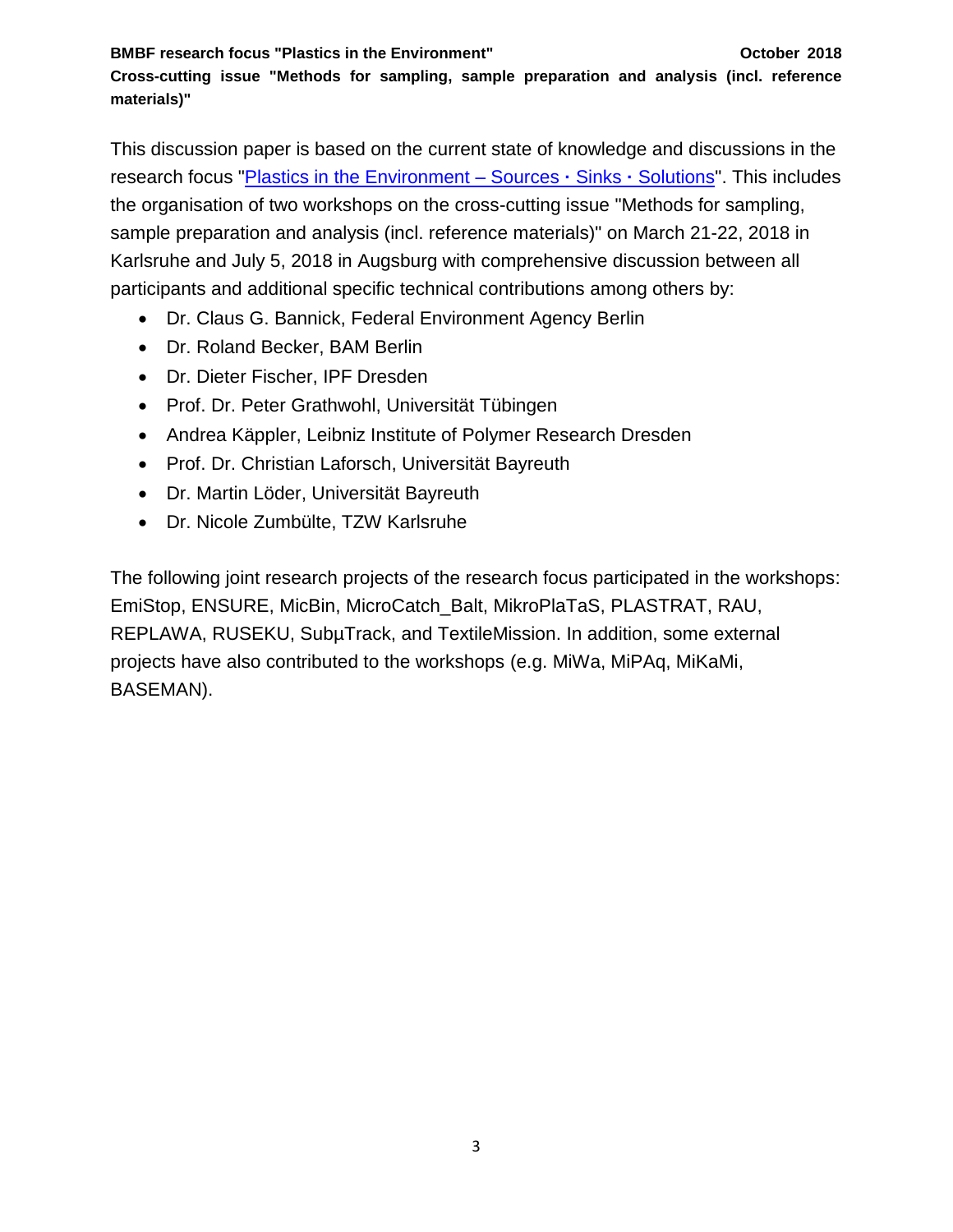**BMBF research focus "Plastics in the Environment" COLO 2018 October 2018** 

**Cross-cutting issue "Methods for sampling, sample preparation and analysis (incl. reference materials)"**

## **Content**

| 2. |                                                                                             |
|----|---------------------------------------------------------------------------------------------|
|    |                                                                                             |
|    |                                                                                             |
|    |                                                                                             |
|    | 2.4 Identification of sampling procedure with respect to the environmental medium 16        |
|    | 2.5 Identification of sample preparation with respect to detection and environmental medium |
| 3. |                                                                                             |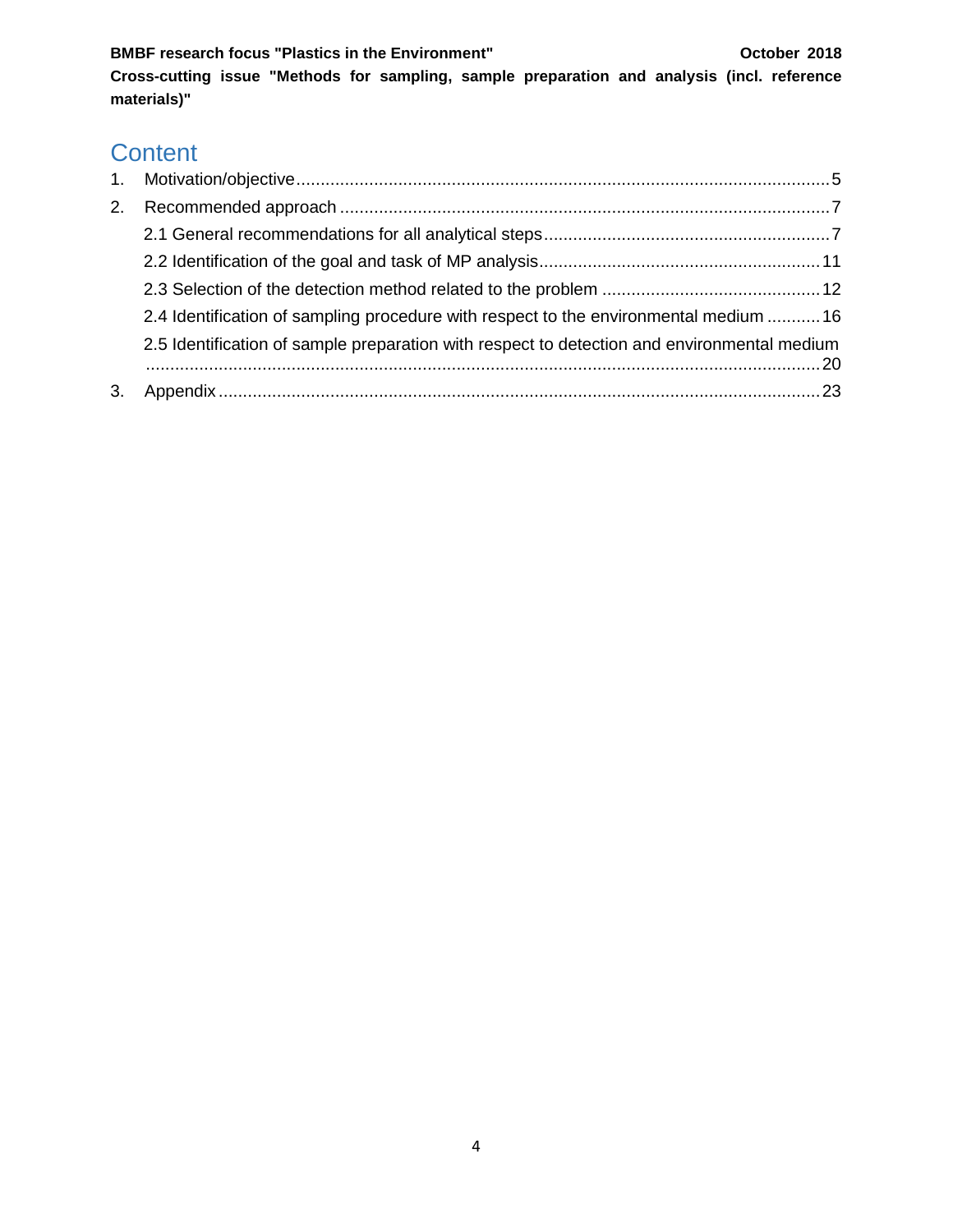**BMBF research focus "Plastics in the Environment"** The Communist Communist Communist Communist Communist Communist Communist Communist Communist Communist Communist Communist Communist Communist Communist Communist Commun

**Cross-cutting issue "Methods for sampling, sample preparation and analysis (incl. reference materials)"**

## <span id="page-4-0"></span>1.Motivation/objective

l

This discussion paper aims to summarise the physicochemical analytical methods used in the research focus "Plastics in the Environment", in particular for the analysis of microplastics  $(MP)^1$ . The objective is to present a pool of methods that is as standardised as possible and to make it available for use in science, businesses and administrations. Through peer discussion across projects, a compilation of comparable methods and results from various ongoing and completed projects was achieved.

Different methods are needed to answer specific questions. This applies not only to detection methods, but also to the sampling and processing/preparation methods associated with them, right up to the statistical evaluation of results. At the end of the document, an overview of the strengths and limitations of different methods with regard to a given problem can be found. An essential objective for the assessment of methods was the safe and comprehensible investigation of the transport paths and entry points into various environmental media such as water and soil using appropriate measurement and analytical methods.

A schematic representation of the interdependencies of MP analysis is shown in figure 1. As a rule, the objective of a measurement or a measurement program is based on a clear question/task or on an evaluation concept involving necessary assessment parameters, respectively (e.g. integration into an overall ecological context, thresholds for monitoring). A suitable detection method is then selected, which generates various result parameters (MP grade, mass content, number, shape, size, degradation status).

 $1$  By definition, only thermoplastics and duroplastics are defined as plastics or microplastics. From a materials science point of view, plastics are a subgroup of polymers. Elastomers made from synthetic polymers (e.g. styrene butadiene rubber), chemically modified natural polymers (e.g. viscose, cellophane), and products based on synthetic polymers (e.g. fibers, coatings, tires) are equally considered in current research activities. They also produce microparticles that can be identified as synthetic polymers. To simplify matters, all these materials are colloquially referred to as "plastic / microplastics" in this document.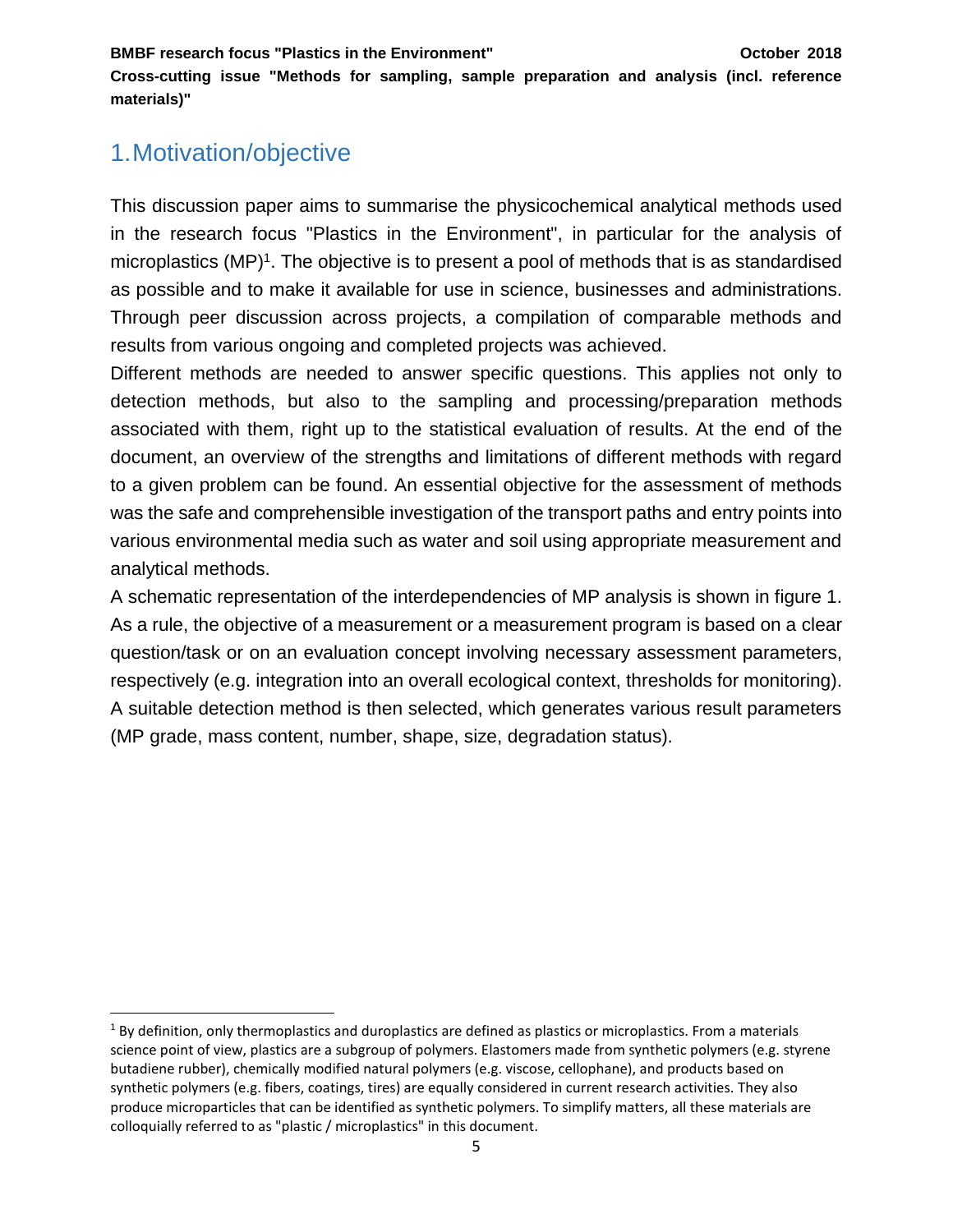**Cross-cutting issue "Methods for sampling, sample preparation and analysis (incl. reference materials)"**



*Figure 1: Schematic representation of interdependencies during MP detection*

The environmental medium to be examined (e.g. water, soil, compost, sewage sludge) determines the sampling procedure. Sampling must result in a representative proportion of the tested medium with sufficient analyte content for the selected detection method to generate examination results that answer the given question.

Sample preparation depends on the environmental matrix to be examined (e.g. quality of the natural accompanying organics, proportions of inorganic substances), the sample quantity to be tested and the detection method selected. Here, differentiated representations are necessary depending on the environmental sample and detection method.

Therefore, the following **questions** need to be clarified at the beginning of every MP analysis:

- **Which goal can be achieved with the measurement?**
- **Which results are of interest/are required?**
- **For which environmental media and under which conditions /specialities should the measurements be made?**

The process recommendations listed above only apply to aqueous, near-water or solid samples (e.g. soil, sediment, compost). They correspond to the current state of knowledge.

There are so far no recommendations for MP analysis in air and biota. The same applies to the development and use of defined MP reference materials and comprehensive statistical considerations. This is an issue for future development of the discussion paper.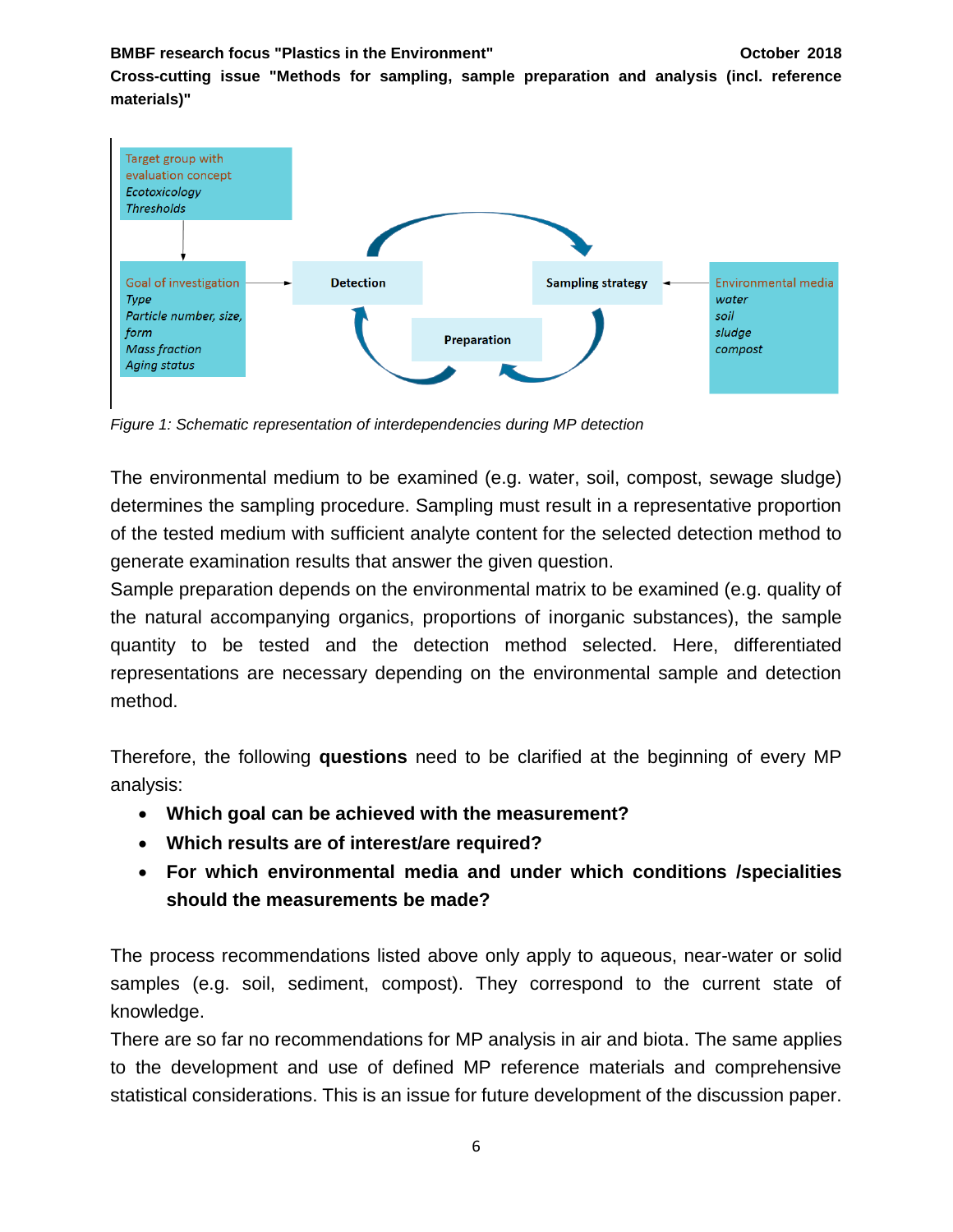**Cross-cutting issue "Methods for sampling, sample preparation and analysis (incl. reference materials)"**

## <span id="page-6-0"></span>2. Recommended approach

## <span id="page-6-1"></span>2.1 General recommendations for all analytical steps

During **all analytical steps (sampling, preparation, detection)**, "plastic-free" or **lowplastic working conditions** must be ensured. These include the avoidance of standard plastic products and the use of alternatives made of metal, glass or silicone. An exception is the use of plastics that are not to be detected or evaluated.

If possible, **samples should be handled in laminar flow boxes** in the laboratory, especially during the preparation process of wet samples and during the determination of particle numbers.

It must be determined beforehand, whether a **hygienisation of samples** is necessary. Sterilisation is a standard recommendation for the analysis of dry samples from wastewater, sewage sludge and organic wastes. Various methods with specific limitations can be applied:

- i. Steam sterilization: Melting of PE particles if necessary
- ii. Radiation sterilization (gamma, beta radiation, UV radiation): polymer degradation if necessary
- iii. Chemical sterilisation (ozonisation): Chemical degradation of particles if necessary

The **measurement and control process** must be carried out and recorded **taking into account all analytical steps** and **comparable conditions for all samples** (same steps, same duration, same volume), even in a plastic-free or low-plastic working environment. The **documentation and measurement of zero samples or blank value determination** for the applied detection methods is essential, since contamination during sampling, preparation and detection (contamination by air borne particles) can easily occur. According to current knowledge, a triple repetition is highly recommended for the blank value determination in the particle counting process (including sample preparation) of each campaign. For thermal analysis methods, blank value determination is also recommended for every measuring campaign, ideally the blank value is determined every day. For thermal analysis methods, a duplicate determination is suggested.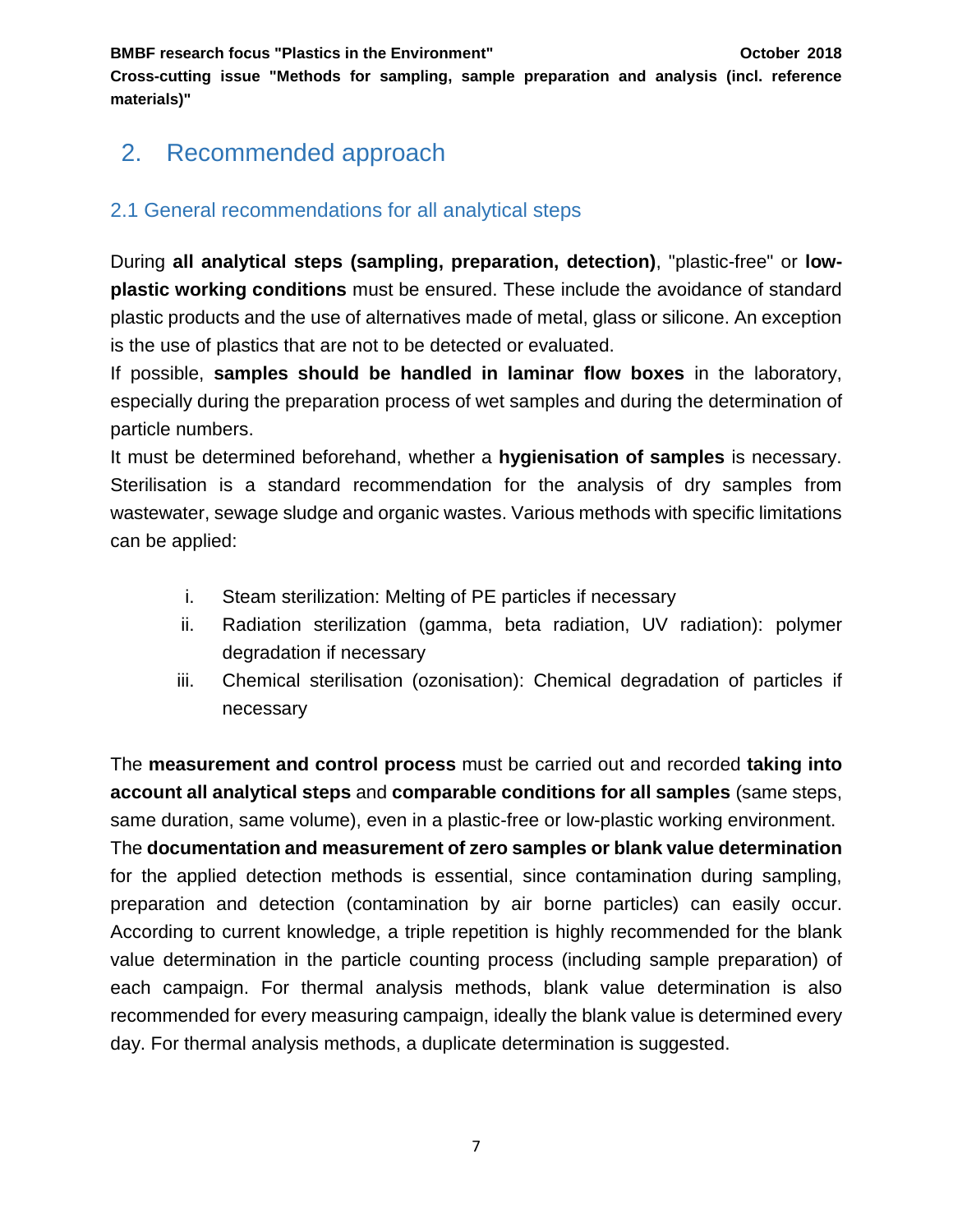**Cross-cutting issue "Methods for sampling, sample preparation and analysis (incl. reference materials)"**

**Determination and documentation of recovery rates** using defined reference materials (number of particles and/or mass for MP of different polymer types/densities, particle sizes and shapes) must be presented for all analytical procedures and steps. This can be done by adding real samples with suitable reference materials or by determining recovery rates in suitable reference mixtures. Alternatively, reserved samples (homogeneity control) can be generated, which can later be made available for repetition and testing.

An investigation of the particle stability of various polymers under the conditions of the described sampling process (including ultrasound treatment), sample preparation (including chemical treatment) and detection methods should be documented. Depending on the type of polymer, particle sizes and state of aging, there may be degradation and/ or fragmentation of larger particles.

The **presentation of the results should be consistent/standardised**. In the future, the following information should always be provided, the presentation of results in other forms is possible, but only in addition:

- i. MP number per volume for sampled water bodies (number / l) or per total dry matter for sampled solids (number / kg)
- ii. MP mass per volume for sampled water bodies  $(\mu q / I)$  or per total dry matter for sampled solids (mg / kg)

It is always necessary to provide a precise description and comprehensible documentation of the amount of the sampled environmental aliquot, the prepared laboratory sample and the analysed sample.

The classification of MP analyses into **size classes** according to Table 1 is recommended. This classification is based on a numerical model and the "historic definition" of MP. Small particles that occur in higher quantities are grouped into narrower classification clusters than the larger particles, which are more relevant in terms of mass and classified into wider clusters. This also enables a higher methodological feasibility of processes (including feasibility of filtration, detection limits in analytics) and a better integration of particle quantities/masses in impact analyses (i.e. for environmental assessments). The following size **classes** are proposed: **5000 – 1000 µm, <1000 – 500 µm, <500 – 100 µm, <100 – 50 µm, <50 – 10 µm, <10 – 5 µm, <5 – 1 µm**. The application of individual fraction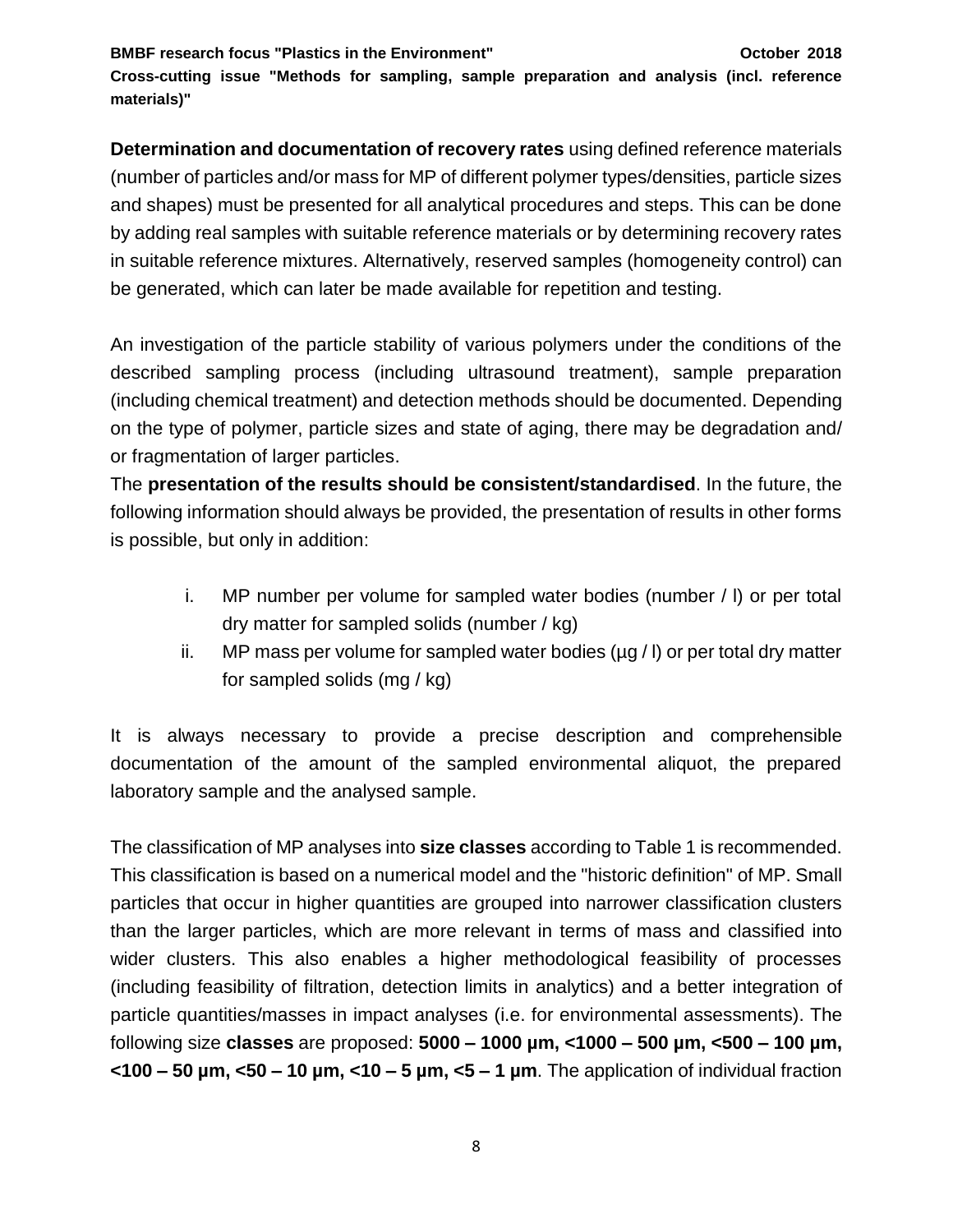**Cross-cutting issue "Methods for sampling, sample preparation and analysis (incl. reference materials)"**

stages should be oriented towards the extraction of solid samples. The maximum dimension of a particle or film fragment or the length of a fibre defines the size class.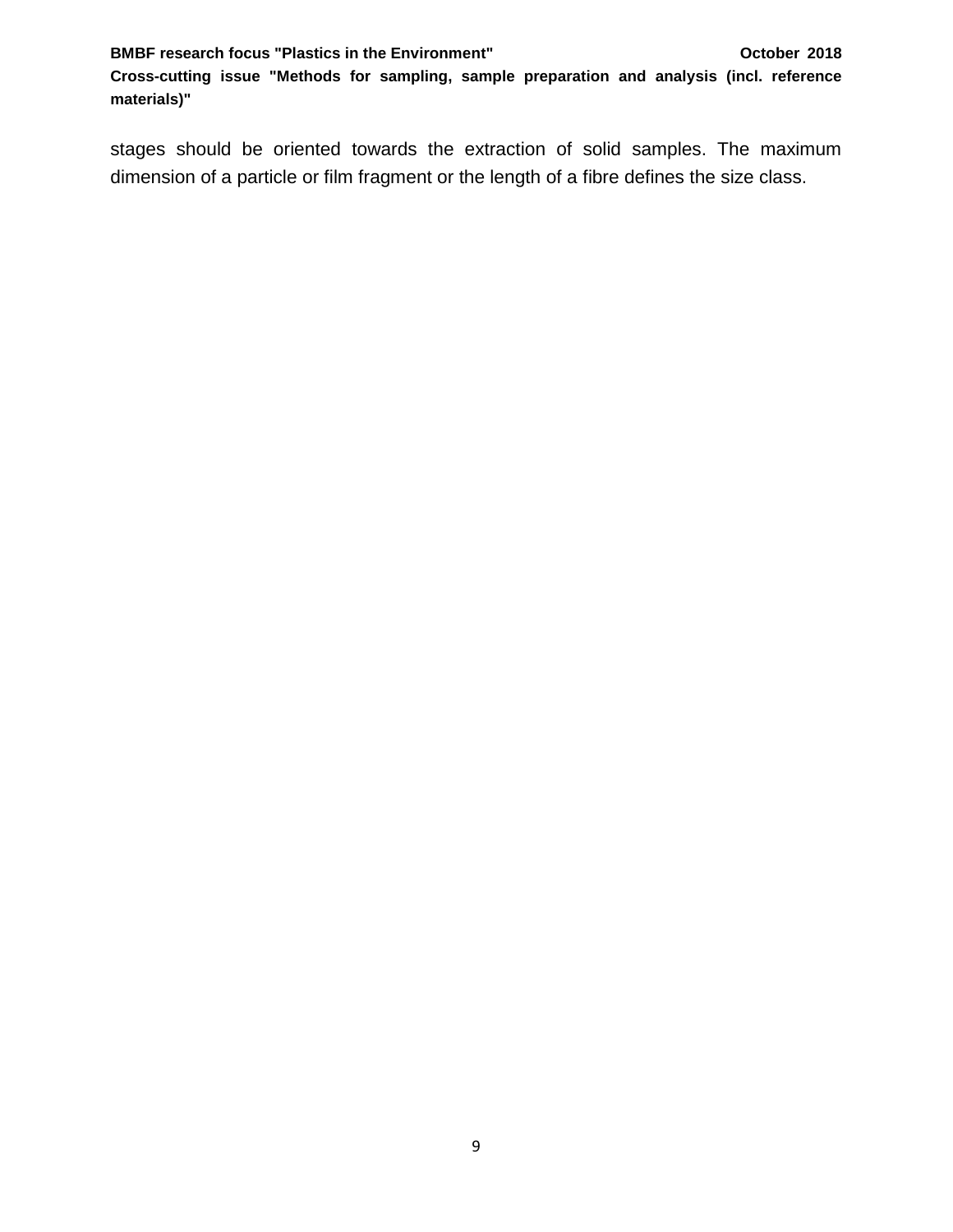## **BMBF research focus "Plastics in the Environment"**

**Cross-cutting issue "Methods for sampling, sample preparation and analysis (incl. reference materials)"**

#### *Table 1: Particle size classification*

| <b>Classification</b>                          |        | Large<br>microplastics | <b>Microplastics</b> |             |             |             |             |             |
|------------------------------------------------|--------|------------------------|----------------------|-------------|-------------|-------------|-------------|-------------|
| Particle size classes                          | µm     | $5,000 - 1,000$        | $1,000 - 500$        | $500 - 100$ | $100 - 50$  | $50 - 10$   | $10 - 5$    | $5 - 1$     |
| Average particle size                          | μm     | 3,000                  | 750                  | 300         | 75          | 30          | 7.5         | 3           |
| Mass of an individual<br>particle*             | mg     | 14.13                  | 0.221                | 0.014       | $2.2E-04$   | 1.4E-05     | $2.2E-07$   | 1.4E-08     |
| Number of particles in<br>$14,13 \, \text{mg}$ | Number |                        | 64                   | 1,000       | $6.4E + 04$ | $1.0E + 06$ | $6.4E + 07$ | $1.0E + 09$ |

*\* Assuming a density of 1 g/ml.*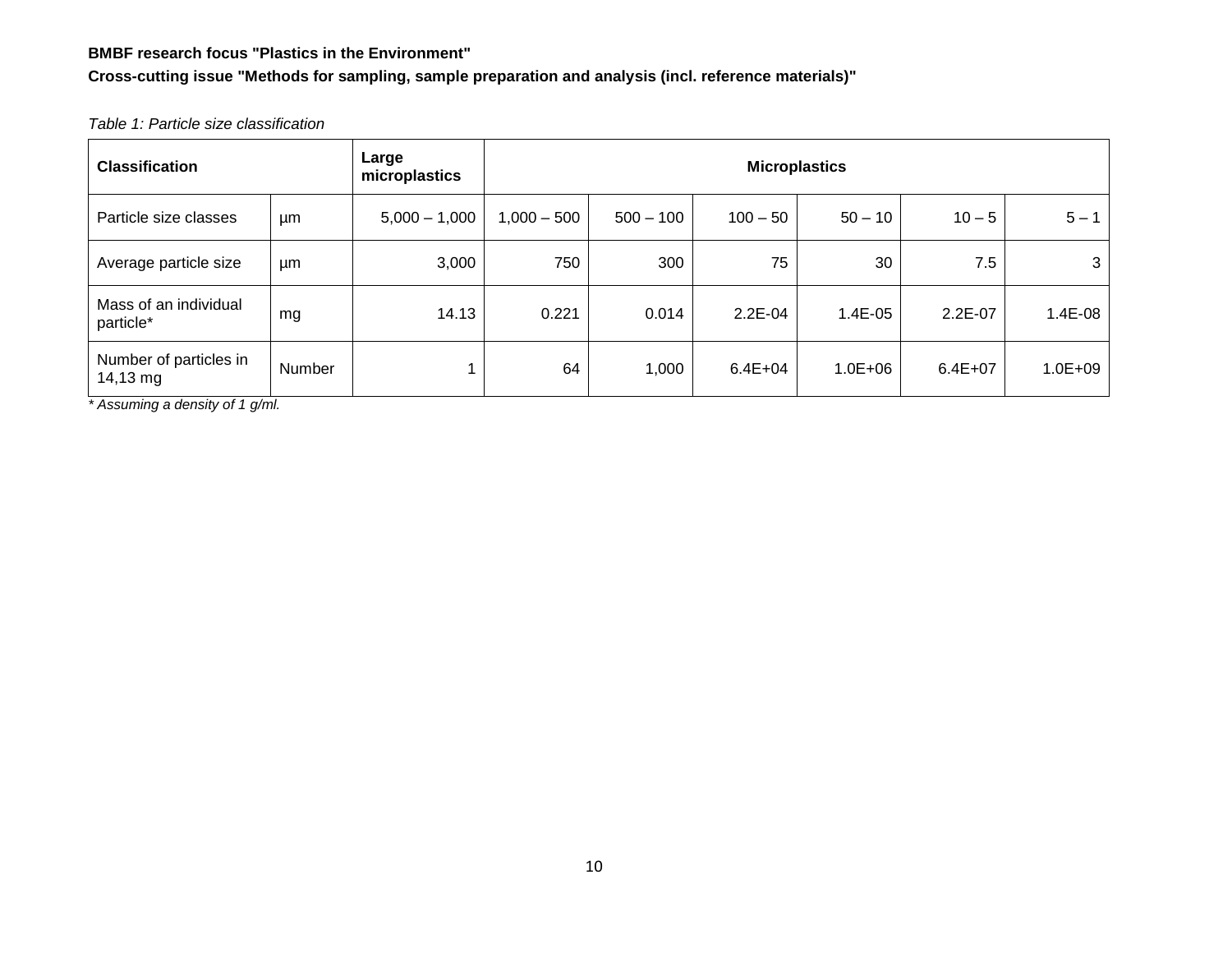**Cross-cutting issue "Methods for sampling, sample preparation and analysis (incl. reference materials)"**

## <span id="page-10-0"></span>2.2 Identification of the goal and task of MP analysis

The determination of one or more quantitative or qualitative detection methods depends specifically on the objectives and tasks of a project or an existing requirement. Currently, two methods are being used in the detection of microplastics. The first determines the total content of the different plastics; the second one analyses particle numbers and sizes for specific plastics.

The detection of very small MP particles (less than 10  $\mu$ m) is comparatively complex and based in particular on ecological, human and ecotoxicological considerations. Smaller particles can have more significant effects (e.g. penetration of cells) than larger particles. Furthermore, the properties of individual particles (surface morphology and chemical structure) can also be decisive for the analysis of effect and origin. The ability to detect small to very small particles is therefore an important basis for the detection and evaluation of all size ranges of microparticles in the environment.

In a general classification, the following **objectives** can be distinguished:

## **Objective: Identification and determination of mass of MPs**

From a regulatory point of view, mass contents are an important parameter for estimating the occurrence of MP. They are suitable when it comes to the regular, repeated determination of MP in the context of monitoring and the control of the effectiveness of measures against plastic inputs.

The nominal range of particle size for which these provisions are to be made must be defined in advance. This grouping into size classes (Table 1) makes it possible to assign the total contents to a specific particle size range. The contents of the different plastics can be measured in a consistent way, regardless of particle shape, number and size. In principle, it has to be taken into account that a few large particles are more significant in terms of mass balance than many small particles.

## **Objective: Identification of particle number, size and shape of MPs**

Determining the exact number, size and shape of particles provides a very comprehensive, detailed picture of the occurrence of MP in environmental samples.

The nominal particle size range for which these provisions are to be made must be defined in advance, too. The particles of the different plastics can thereby be measured in a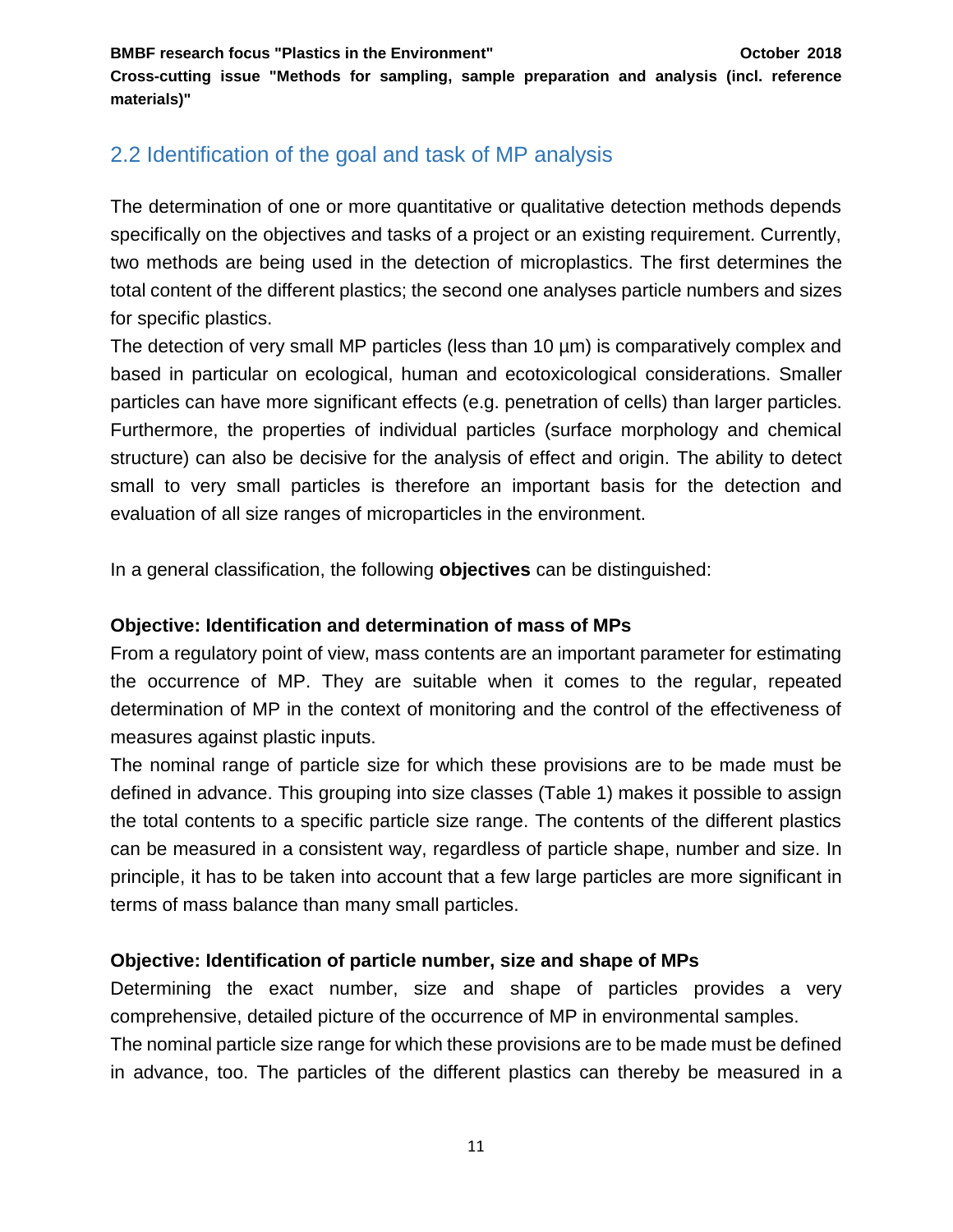**Cross-cutting issue "Methods for sampling, sample preparation and analysis (incl. reference materials)"**

consistent way according to particle shape, number and size. Classification into size classes (Table 1) allows for comparing the total contents for a specific particle size range. In principle, there are significantly more small than large particles. The analysis of very small particles is complex and partly limited for real samples (< 5 µm). The evaluation methods must guarantee homogeneity of the analysed environmental sample aliquots, as often only a fraction of the sample can be analysed.

## **Objective: Characterisation of specific properties of individual MP particles**

The individual characterisation of specific properties of isolated particles, e.g. the state of degradation, the surface structure or condition, and the analysis of additives can be relevant for evaluating the interaction with the environment, but also for assessing their sources, entry paths, and fate. Such analyses may require prior, and in some cases very complex, isolation of individual particles.

## <span id="page-11-0"></span>2.3 Selection of the detection method related to the problem

Basically, there are three different detection approaches. **Spectroscopic methods can**  capture and assign the characteristics of specific chemical structure of polymers using reference spectra. In **thermoanalytical methods**, the sample is pyrolysed under inert conditions and specific decomposition products of the individual polymers are detected. Finally, **chemical methods** are used to decompose the samples and detect specific fragments of polymers or elements.

A comparison of the methods is shown in Table 2; the values/data determined are based on practical tests. The available detection methods differ – independent of the parameters for sampling and preparation – in their methodological performance and feasibility per measurement. This includes the analysable sample mass or number of particles in a measurement, the detection limits with regard to particle size and mass, the necessary preparation of the sample in the measuring instrument, and the time for execution and evaluation of the measurement.

The detection methods also differ – independent of the parameters for sampling and preparation – in their generation of the result per measurement. These include the identification of polymer type and possible additives, the analysis of the degradation state, the determination of particle number, size, shape and surface quality as well as of particle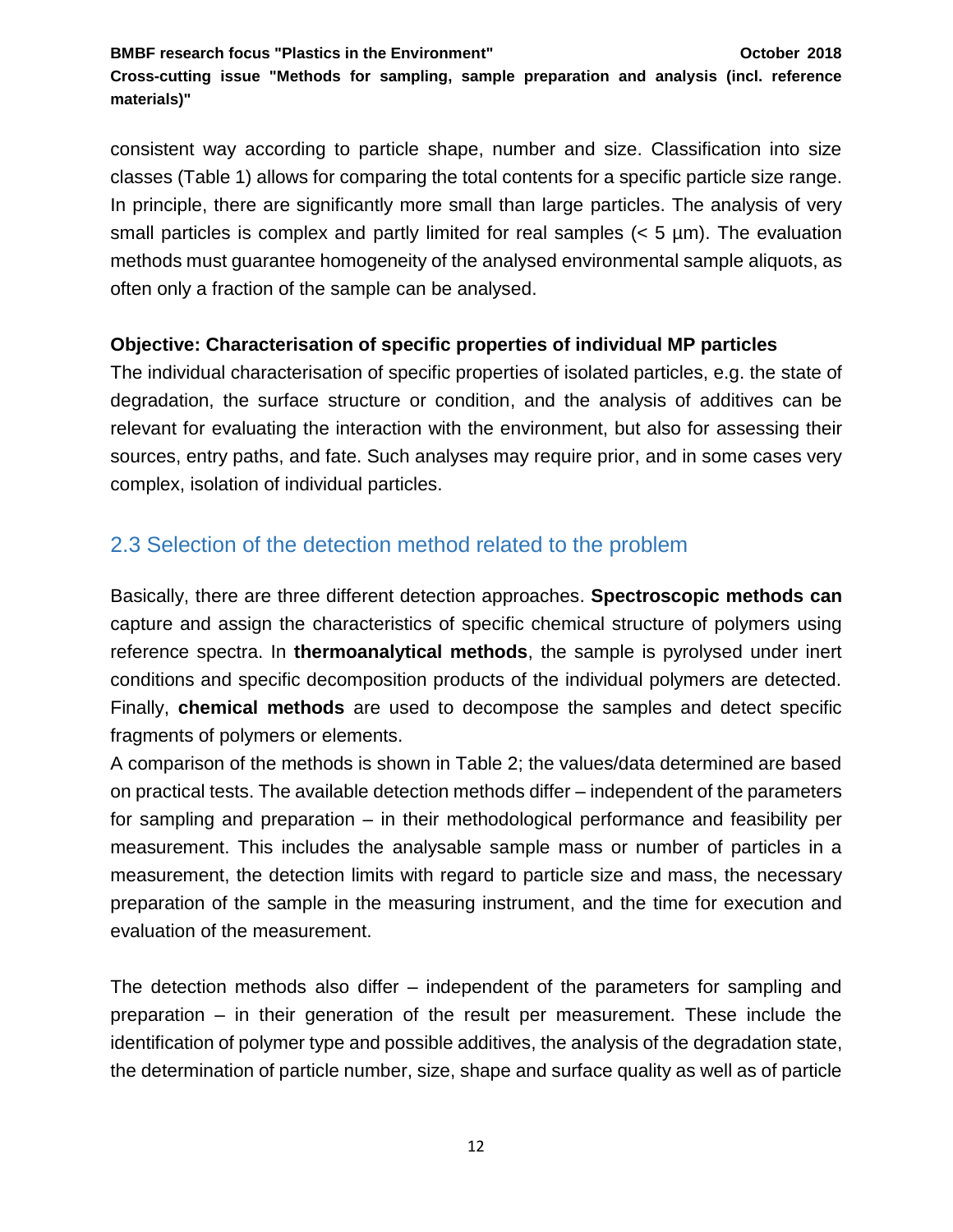**Cross-cutting issue "Methods for sampling, sample preparation and analysis (incl. reference materials)"**

masses. The comparison of results is presented in Table 3. The information shown is based solely on direct information generated from the measurement.

The conversion of results of MP particle analyses into mass contents is only possible with considerable errors, since the particles are often not uniformly spheric and the material density cannot be specified accurately enough due to undefined structures. In addition, the spherical diameter cannot be determined exactly, but it enters the volume formula of a sphere with the third power (high fault levels possible).

In the presentation and documentation of results, the quantity of environmental aliquots analysed and the process duration/hours of work per sample must also be taken into account.

There is a high risk of misinterpretation when measuring real samples using solely imaging methods (e.g. light and electron microscope) and particle counting methods (e.g. light scattering, laser scattering). Therefore, they must be carried out with comparative and blank samples and only in combination with other chemical or chemical-physical analysis techniques.

Further detection methods are also possible but are not addressed here. These include various chemical methods (e.g. molecular weight determination, chemical degradation and subsequent LC), staining with Nil Red and subsequent fluorescence detection, the application of TGA-FTIR/MS or TGA-GC-MS and hyperspectral imaging methods. No recommendations have been made to date.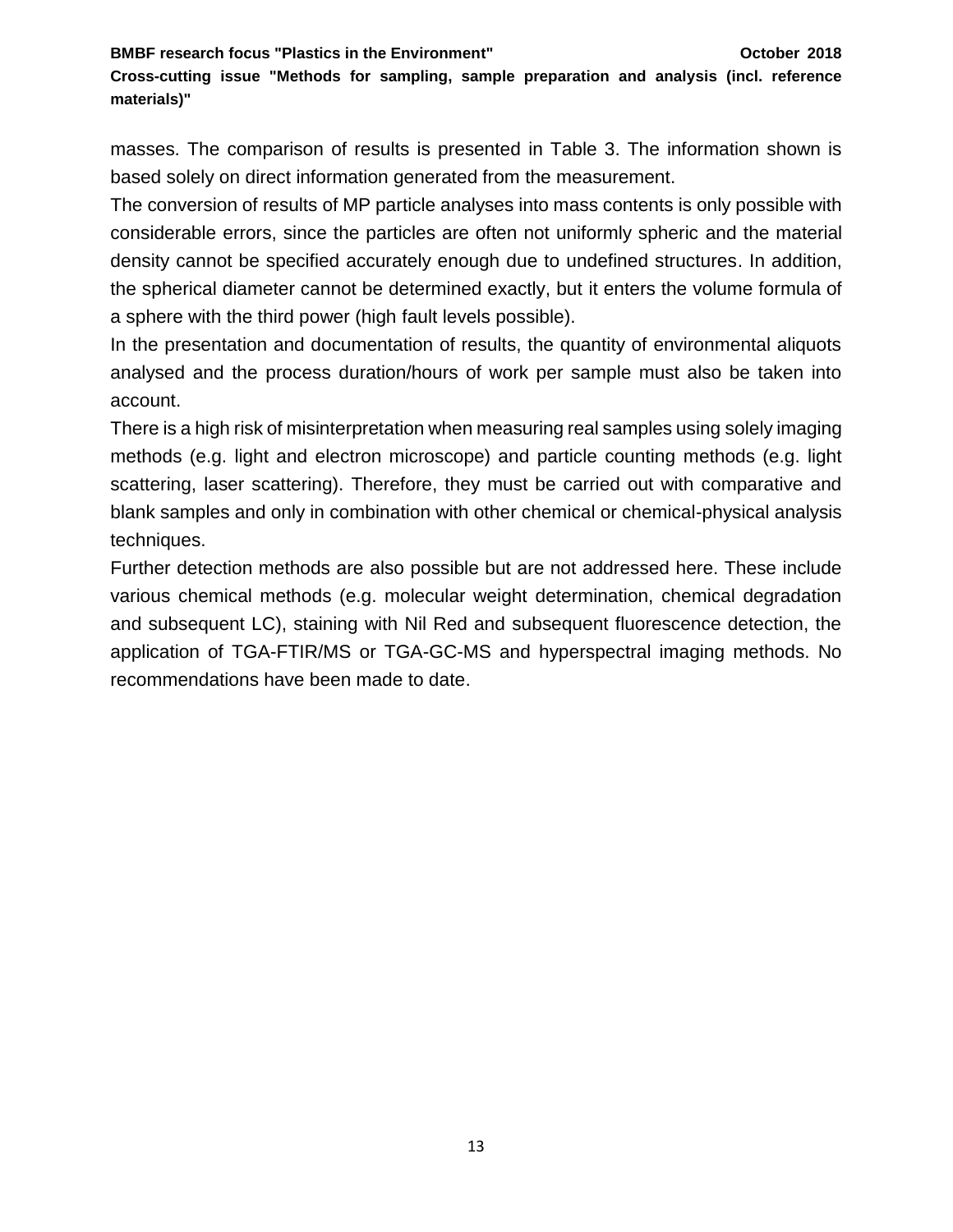## **BMBF research focus "Plastics in the Environment"**

**Cross-cutting issue "Methods for sampling, sample preparation and analysis (incl. reference materials)"**

| <b>Characteristics</b> |               | Spectroscopic |                 |             |             |            | Thermoanalytical |             |             | <b>Chemical</b> |               |
|------------------------|---------------|---------------|-----------------|-------------|-------------|------------|------------------|-------------|-------------|-----------------|---------------|
|                        | μ             | $\mu$ FTIR    | <b>FPA FTIR</b> | µ ATR-      | ATR-        | <b>NIR</b> | Py-GC-           | Mod.        | TED-        | <b>DSC</b>      | <b>ICP-MS</b> |
|                        | Raman         | (trans)       | (trans)         | <b>FTIR</b> | FTIR /      |            | <b>MS</b>        | Py-GC-      | GC-MS       |                 |               |
|                        |               |               |                 |             | Raman       |            |                  | MS*         |             |                 |               |
| Dimension of the       | $ng - \mu g$  | $ng - \mu g$  | ng - µg         | mg          | mg          | mg         | μg               | mg          | mg          | mg              | mg            |
| specimen mass          |               |               |                 |             |             |            |                  |             |             |                 |               |
| Maximum number of      | $10^3 - 10^5$ | $10^3 - 10^5$ | $10^3 - 10^5$   |             |             | Undefined  |                  | Unde-       | Unde-       | Unde-           | Undefined     |
| measurable particles   |               |               |                 |             |             |            |                  | fined       | fined       | fined           |               |
| per sample             |               |               |                 |             |             |            |                  |             |             |                 |               |
| Dimension measuring    | $h - d$       | d             | h               | min         | min         | min        | h                | h           | h           | h.              | min           |
| time (including        |               |               |                 |             |             |            |                  |             |             |                 |               |
| preparation for        |               |               |                 |             |             |            |                  |             |             |                 |               |
| measurement)           |               |               |                 |             |             |            |                  |             |             |                 |               |
| Detection level        | $1 - 10$      | $20 \mu m$    | $20 \mu m$      | $25 - 50$   | $500 \mu m$ | 1%         | $<< 1 -$         | $0.5 -$     | $0.5 -$     |                 | ppm           |
| (in sample tests)      | μm            |               |                 | µm          |             |            | $0.5 \mu g$      | $2.5 \mu g$ | $2.5 \mu g$ |                 |               |
| Preparation for        | On filter     | On            | On              | Isolated    | Isolated    | On filter  | Isolated         | Filtrate    | Filtrate    | Filtrate        | Filtrate      |
| measurement            |               | special       | special         | particles   | particles   |            | particle         | or with     | or with     |                 |               |
|                        |               | filter        | filter          |             |             |            | s                | filter      | filter      |                 |               |

*Table 2: Prerequisite detection method (for abbreviations of methods, see appendix)*

*\* Depending on the individual design of the pyrolysis unit, larger sample quantities can also be pyrolysed (Curie point filament, Micro furnace). They are shown here separately as Large Volume (LV) Py-GC-MS.*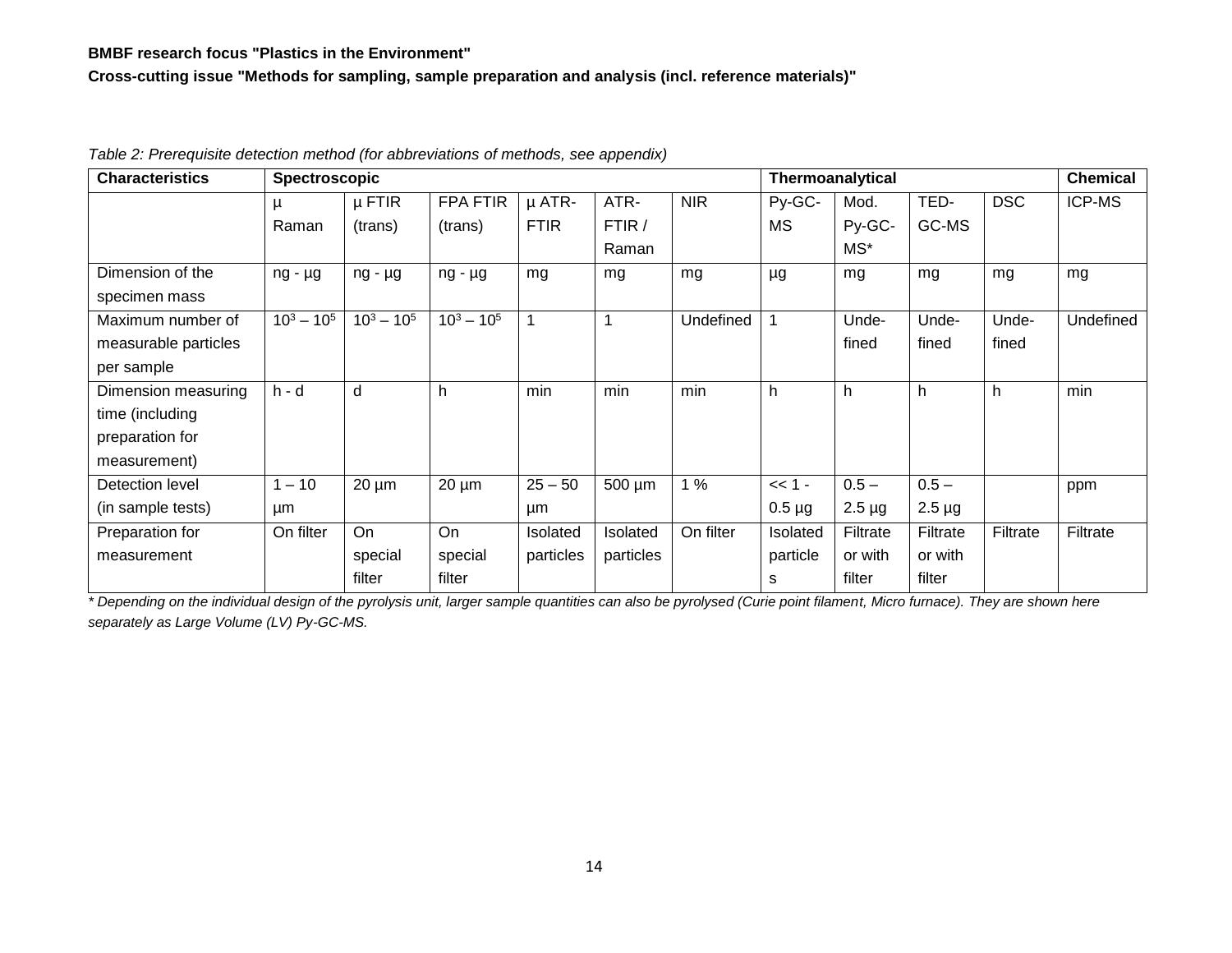## **BMBF research focus "Plastics in the Environment"**

**Cross-cutting issue "Methods for sampling, sample preparation and analysis (incl. reference materials)"**

| <b>Characteristics</b>  | Spectroscopic |            |                     |             |             |           |           | Thermoanalytical |           |            | <b>Chemical</b> |
|-------------------------|---------------|------------|---------------------|-------------|-------------|-----------|-----------|------------------|-----------|------------|-----------------|
|                         | µ Raman       | $\mu$ FTIR | FPA FTIR $\mu$ ATR- |             | ATR-        | NIR /     | Py-GC-    | Mod. Py-         | TED-GC-   | <b>DSC</b> | ICP-MS          |
|                         |               | (trans)    | (trans)             | <b>FTIR</b> | <b>FTIR</b> | Hyper-    | <b>MS</b> | GC-MS            | <b>MS</b> |            |                 |
|                         |               |            |                     |             |             | spectral  |           |                  |           |            |                 |
|                         |               |            |                     |             |             | Imaging   |           |                  |           |            |                 |
| Type of polymer         | Yes           | Yes        | Yes                 | Yes         | Yes         | Yes       | Yes       | Yes              | Yes       | Only       | Only tyre       |
|                         |               |            |                     |             |             |           |           |                  |           | PE, PP     | abrasion        |
| Detectable additives    | Pigments      | No         | No                  | No          | No          | <b>No</b> | Yes       | <b>No</b>        | <b>No</b> | <b>No</b>  | No              |
| Particle surface        | Yes           | No         | No                  | No          | Yes         | Yes       | No        | No               | No        | <b>No</b>  | <b>No</b>       |
| (chemical)              |               |            |                     |             |             |           |           |                  |           |            |                 |
| State of degradation*   | Surface       | <b>No</b>  | No                  | Surface     | Surface     | <b>No</b> | Oxi-      | <b>No</b>        | <b>No</b> | Mol.       | <b>No</b>       |
|                         | Oxidation     |            |                     | Oxi-        | Oxi-        |           | dation    |                  |           | weight     |                 |
|                         |               |            |                     | dation      | dation      |           |           |                  |           |            |                 |
| Particle number,        | Yes           | Yes        | Yes                 | Yes         | Yes         | <b>No</b> | No        | <b>No</b>        | <b>No</b> | <b>No</b>  | <b>No</b>       |
| particle size, particle |               |            |                     |             |             |           |           |                  |           |            |                 |
| shape, particle surface |               |            |                     |             |             |           |           |                  |           |            |                 |
| morphology              |               |            |                     |             |             |           |           |                  |           |            |                 |
| Mass balances           | No            | No         | No                  | <b>No</b>   | No          | <b>No</b> | No        | Yes              | Yes       | Yes        | Yes             |

*Table 3: Generation of results for different detection methods (for abbreviations of methods, see appendix)*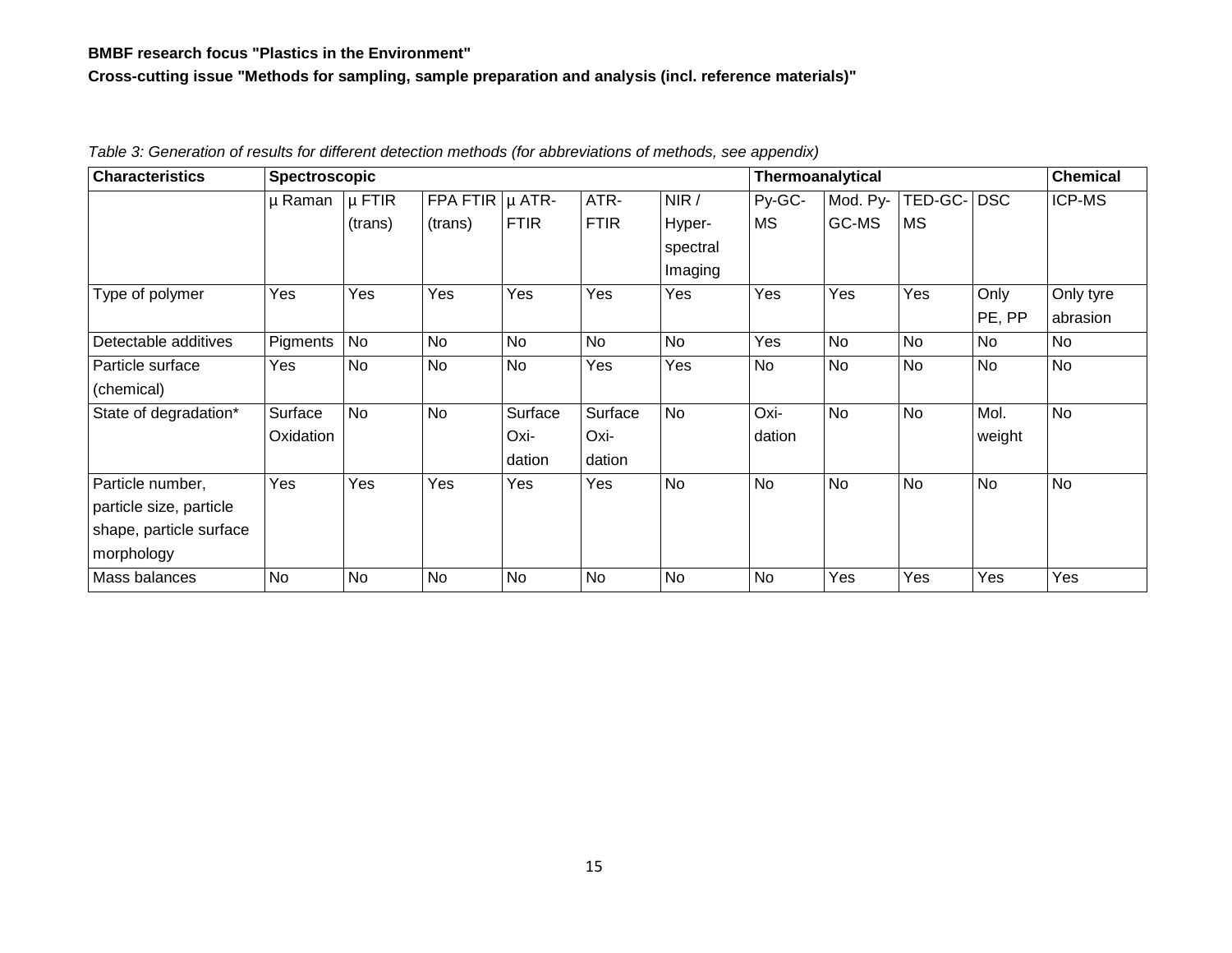**BMBF research focus "Plastics in the Environment" COMBIF 1999 12018** October 2018

**Cross-cutting issue "Methods for sampling, sample preparation and analysis (incl. reference materials)"**

## <span id="page-15-0"></span>2.4 Identification of sampling procedure with respect to the environmental medium

## **Water sampling**

The sample volume depends on the number and size of the MP and on the expected particle quantity.

According to previous experience and based on the "normal distribution" shown in Table 1, significantly more MP particles are present in the smaller size ranges.

The sample volume in the lower um range can be smaller (in the milliliter or liter range) because the statistical probability of obtaining a representative cross-section of small particles expected is greater with a high number of particles. If the entire size range down to the upper µm range is to be covered during sampling, significantly larger volumes of water must be filtered (50 l to over several cubic meters). Very large representative sample volumes are necessary to be taken in the almost solids-free water body.

An overview of literature references and recommendations for sampling volumes is shown in Table 4.

|                            | Very high solids<br>content | <b>Rich in solids</b> | Low in solids     | <b>Nearly solids-free</b> |
|----------------------------|-----------------------------|-----------------------|-------------------|---------------------------|
| Filterable<br>substances / | More than 500<br>mg/L       | $100 - 500$ mg/L      | $-100$ mg/L<br>1  | Less than 1 mg/L          |
| plankton                   |                             |                       |                   |                           |
| Examples                   | Sewage plant                | Street drainage       | Sewage plant      | Groundwater,              |
|                            | intake                      |                       | effluent, surface | mineral water,            |
|                            |                             |                       | waters            | drinking water            |
| Recommended                |                             |                       |                   |                           |
| sample volume              |                             |                       |                   |                           |
| for particle               | 5 <sub>m</sub>              | 500 ml                | 11                | 500 <sub>1</sub>          |
| analysis of                |                             |                       |                   |                           |
| $\sim 50 - 1 \,\mu m$      |                             |                       |                   |                           |

*Table 4: Overview of recommended volumes of water to be sampled based on literature references*

The use of the particle size classes shown in Table 1 is recommended for all water filtration processes, so that results can be evaluated according to the size classes and for comparison of different investigations. Furthermore, they contribute to reducing filter cake formation.

In the case of filter cartridges or sieve cascades, a verification of the defined pore size or the nominal mesh size must be documented. Filterability must be ensured over the entire sampling period as well as the complete removal of filter residues from previous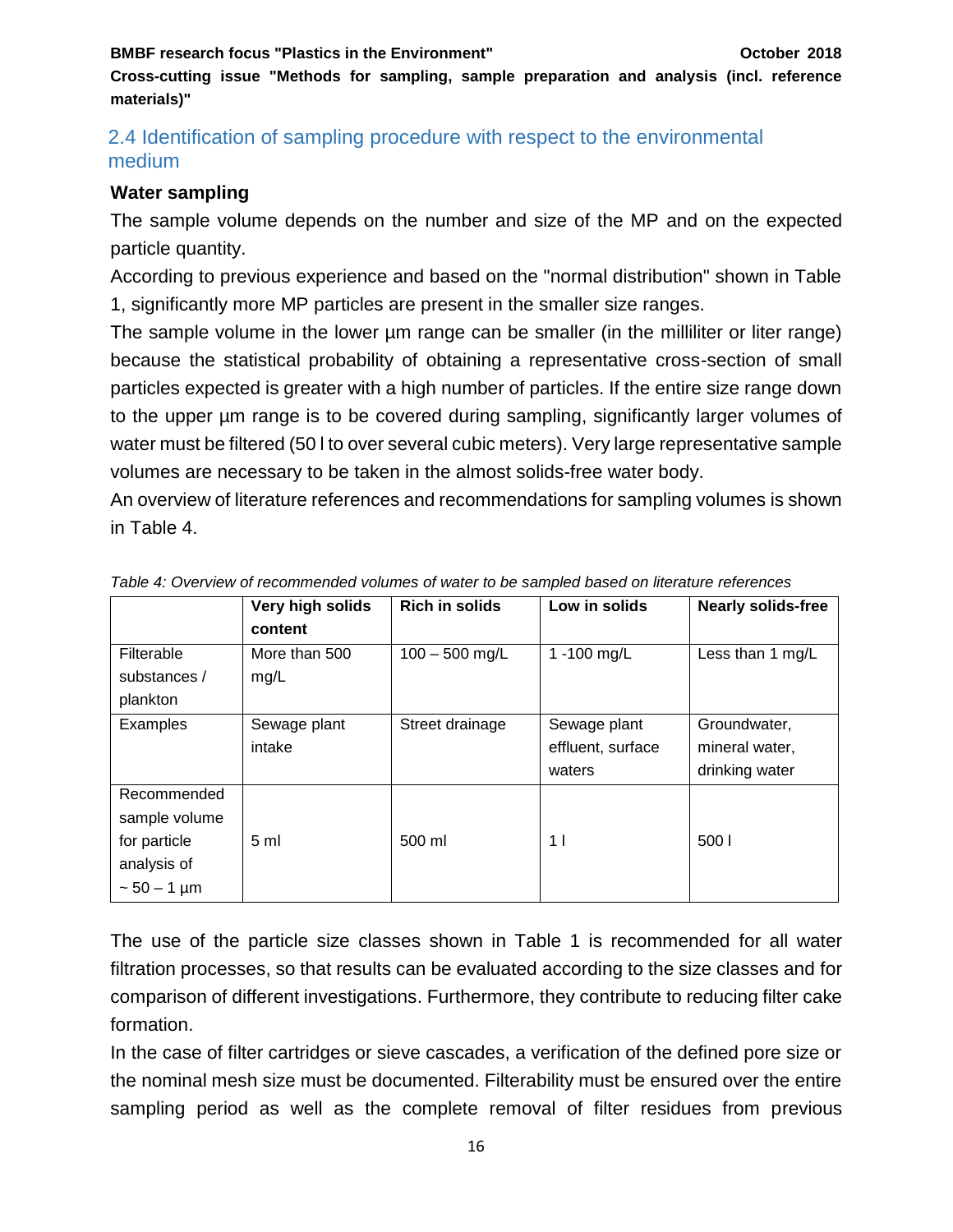#### **BMBF research focus "Plastics in the Environment"** Alta and the United States of the October 2018

**Cross-cutting issue "Methods for sampling, sample preparation and analysis (incl. reference materials)"**

measurements with repeated use of the materials. Control tests are therefore recommended using standardised procedures (ISO 2942 Hydraulic fluid power – Filter elements – Verification of fabrication integrity and determination of the first bubble point). For sampling particles smaller than 10  $\mu$ m, pressure filtration is necessary ( $\sim$  2-6 bar) due to the low water permeability of the filters.

The immersion depth and the orientation of the sampling tube with respect to the direction of flow (angle to the incident flow) during the sampling process is to be documented. Ideally, the hydrodynamic conditions should be documented as well (possibility of isokinetic sampling). The buoyancy behaviour (density of different plastics) of particles smaller than 50 um is not relevant.

When using neuston or plankton nets or cascades (especially for marine water), the particle classification described above must also be used. A transfer of the present recommendations to marine waters has not yet been specified.

Further sampling methods, such as sediment traps, membrane filter systems and flow centrifuges are known, but have not yet been sufficiently characterised for MP measurements. Therefore, no recommendations are made to date. Furthermore, there are no recommendations either for preferred sampling by means of random samples or aggregate samples. When using collection containers for continuous sampling, care must be taken to homogenize the sample during further processing (biological growth, sedimentation or flotation effects).

In the documentation and representation of sampling methods, the sampled water volume and the effectively filtered water volume must always be represented.

A basic statistical analysis for the sampling of MP in waters is still pending.

## **Solids sampling**

In this section, first hints for the sampling of soils, sediments and secondary fertilizers, e.g. sewage sludge and composts are given. The sampling of these materials is already legally regulated in various directives with regard to the analysis of nutrients or pollutants, such as metal ions or persistent organic substances, and is substantiated by standards for sampling, processing/preparation and corresponding detection methods; a selection is shown in Table 5.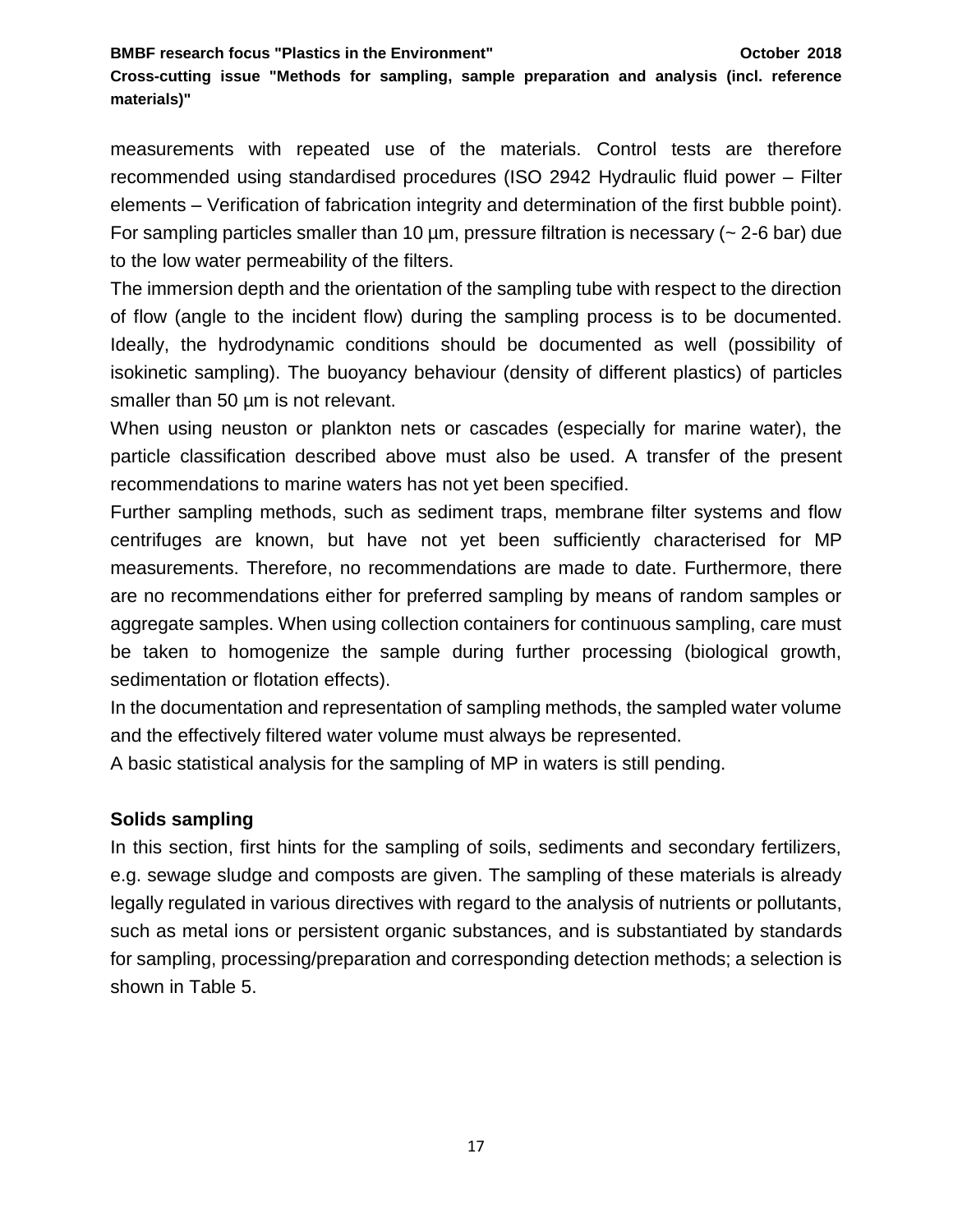**Cross-cutting issue "Methods for sampling, sample preparation and analysis (incl. reference materials)"**

| Environmental              | <b>Regulations</b>                                                                       | <b>Standards</b>                                                                                                                                                                                               |
|----------------------------|------------------------------------------------------------------------------------------|----------------------------------------------------------------------------------------------------------------------------------------------------------------------------------------------------------------|
| medium                     |                                                                                          |                                                                                                                                                                                                                |
|                            | <b>Federal Soil</b>                                                                      | ISO 10381 Part 1-5: Soil quality - Sampling                                                                                                                                                                    |
| Soil,<br>sediment,         | Protection and<br><b>Contaminated Sites</b><br>Ordinance<br>(BBodSchV-1999) -<br>Annex 1 | DIN EN 932-1: Tests for general properties of aggregates.<br>Methods for sampling.<br>DIN 19671-1: Soil drilling apparatus for drawing soil samples<br>in agricultural engineering; groove borers, tube borers |
| soil with sewage<br>sludge | Sewage Sludge<br>Ordiance (AbfKlärV-                                                     | DIN 4021: Ground exploration by excavation, boring and<br>sampling                                                                                                                                             |
|                            | 2017) Annex 1,<br>Section 1.1                                                            | DIN 38414-11: German standard methods for the<br>examination of water, waste water and sludge; sludge and<br>sediments (group S); sampling of sediments (S 11)                                                 |
|                            | Sewage Sludge<br>Ordiance (AbfKlärV-                                                     | DIN EN ISO 5667-13: Water quality - Sampling: Guidance on<br>sampling of sludge                                                                                                                                |
| Sewage sludge              | 2017) Annex 1,<br>Section 2.1<br><b>Fertilizer Ordinance</b><br>(DüMV)                   | DIN 19698-1: Characterization of solids - Sampling of solid<br>and semi-solid materials: Guidance for the segmental<br>sampling of stockpiles of unknown composite                                             |
|                            |                                                                                          | DIN 38414: German standard methods for the examination of<br>water, waste water and sludge; sludge and sediments<br>(group S); determination of leachability by water (S 4)                                    |
|                            | <b>Biowaste Ordiance</b>                                                                 | DIN EN 12579: Soil improvers and growing media - Sampling                                                                                                                                                      |
|                            | (BioAbfV-) Annex 3,                                                                      | DIN 51750: Sampling of liquid petroleum products                                                                                                                                                               |
| Compost                    | Nr. 1.1 2013-04<br><b>Fertilizer Ordinance</b><br>(DüMV)                                 | DIN EN ISO 5667-13 Water quality -- Sampling: Guidance on<br>sampling of sludge                                                                                                                                |

*Table 5: Overview of legal regulations with information on sampling of soils and materials as well as further standards for sampling of solids*

With the exception of the Biowaste Ordinance and the Fertilizer Ordinance, MP is not taken into account in the existing legislation in Germany, nor in standardisation. Nevertheless, the sampling strategies and methods listed there, in particular for soils, sewage sludge and compost, should be used as a guide.

A final evaluation of the methods with regard to their applicability for plastic analyses is still pending, as is a basic statistical consideration for the sampling of MP in solids.

When developing sampling strategies for soils, the use of the soil and the associated characteristics of the specific soil horizons have to be considered. The relevant sampling depths can then be derived from this (Table 6).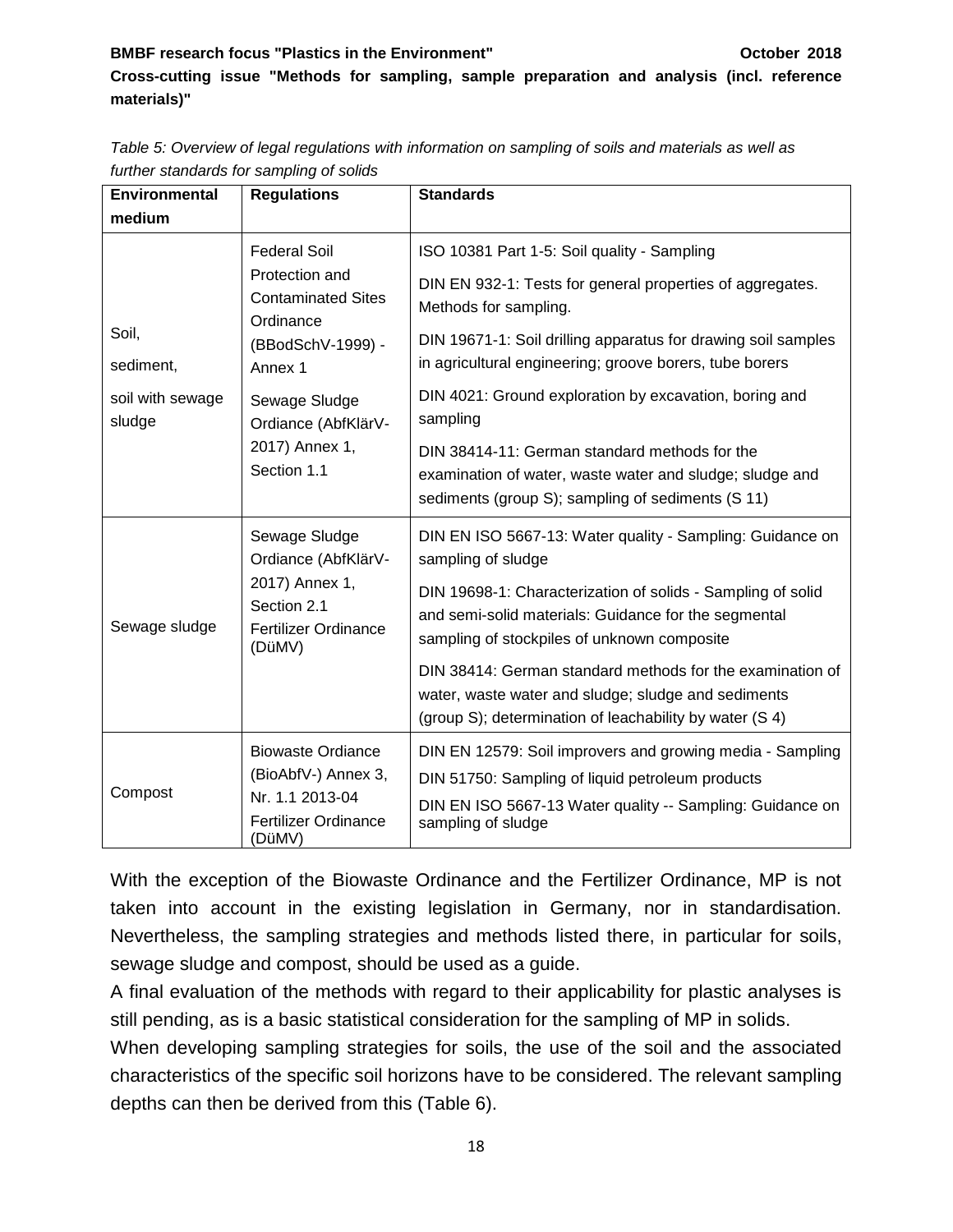#### **BMBF research focus "Plastics in the Environment"** The Communist Communist Communist Communist Communist Communist Communist Communist Communist Communist Communist Communist Communist Communist Communist Communist Commun

**Cross-cutting issue "Methods for sampling, sample preparation and analysis (incl. reference materials)"**

*Table 6: Use dependent sampling depths of soils (see Federal Soil Protection and Contaminated Sites Ordinance)*

| <b>Effect pathway</b> | <b>Use</b>                               | <b>Sampling depth</b> |
|-----------------------|------------------------------------------|-----------------------|
| Soil-Human            | Children's playground, residential areas | $0-10$ cm $^{1}$      |
|                       |                                          | 10-35 cm $^{2)}$      |
|                       | Park and leisure facilities              | $0-10$ cm $^{1}$      |
|                       | Industrial and commercial properties     | $0-10$ cm $^{1}$      |
| Soil-cultivated crop  | agriculture, kitchen garden              | 0-30 cm $3)$          |
|                       |                                          | 30-60 cm              |
|                       | grassland                                | 0-10 cm $4$ )         |
|                       |                                          | 10-30 cm              |

*1) Contact area for oral and dermal uptake of pollutants, additional 0-2 cm for relevance of inhalative uptake path; 2) 0-35 cm, average thickness of deposited soil layers: at the same time max. depth reached by children; 3) working horizon; 4) main root area*

The number of sampling points depends on the area to be examined:

> 10,000 m²: min. 10 partial areas, 1 mixed sample per partial area, 15-25 incremental samples 10,000 – 1,000 m²: min. 3 partial areas, 1 mixed sample per partial area, 15-25 incremental samples < 1,000 m²: No subsamples

Soil sampling strategies (including sludge or compost) depend on the type of solid to be investigated and its properties (soil type, granularity, pH, organic matter, dry residue), as well as on the pattern of expected local distribution.

A determination of the spatial distribution of individual samples on a subarea can be carried out in different ways and has to be defined depending on the spatial conditions (e.g. point-shaped, strip-shaped, locally limited distributions). If prior information is available, sampling should be based on the expected contamination history and presented in an appropriate description of the sampling plan (e.g. cross-shaped sampling, transects, statistical distribution). These methods should be applied to the sampling of sediments (subhydric soils) and semi-terrestrial soils (water level, surf zone, splash zone).

The choice of sampling methods for soil surfaces is based on the economic proportionality of the methods; manual methods such as Pürckhauer, manual rotary drills, groundbreaking or grooving cylinders can be used here.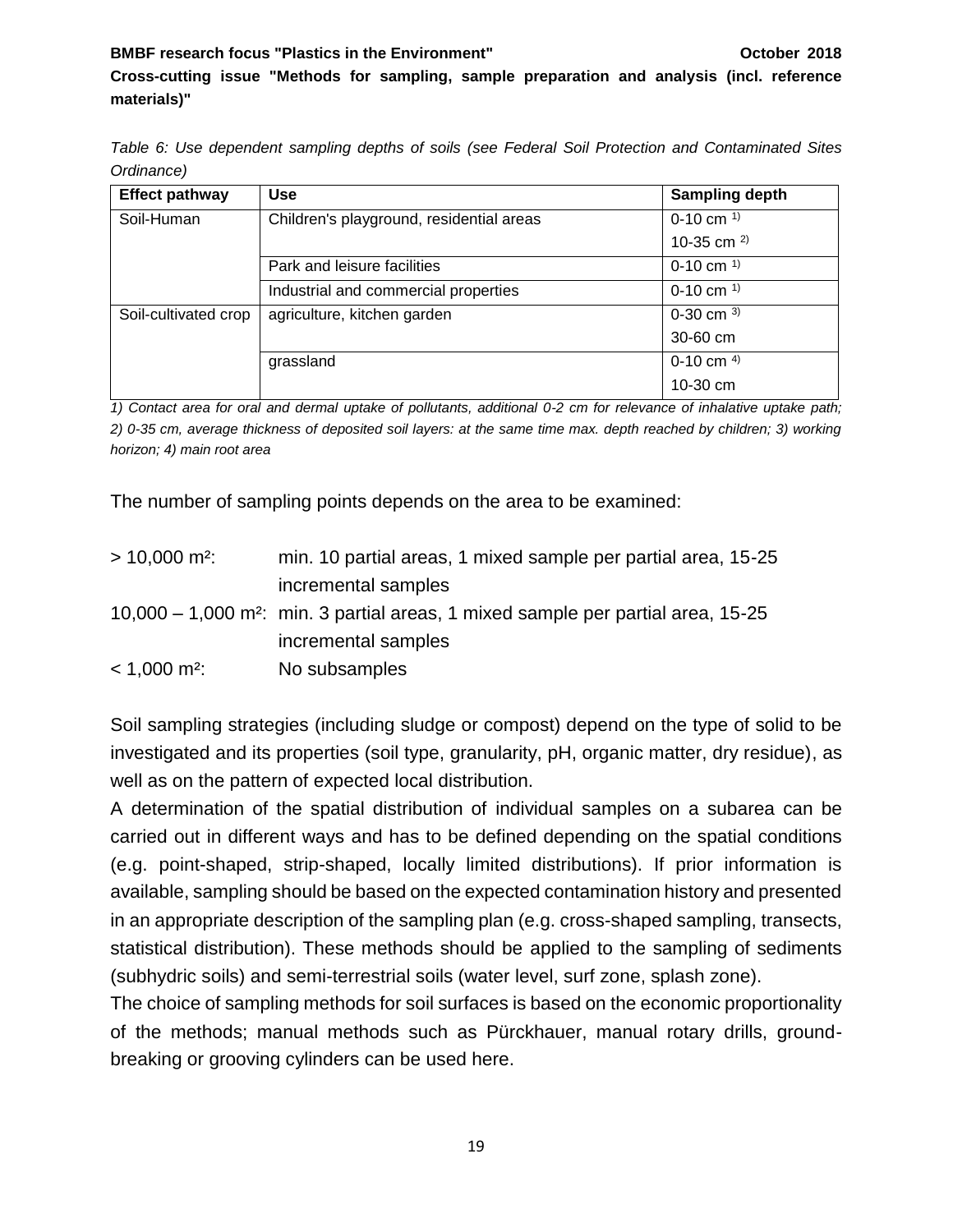#### **BMBF research focus "Plastics in the Environment"** Alta and the United States of the October 2018

**Cross-cutting issue "Methods for sampling, sample preparation and analysis (incl. reference materials)"**

The required sample quantity depends on the maximum grain size and must be sufficient to ensure laboratory tests and retention samples after proper preparation. Coarse materials (> 5 mm) and external substances must be extracted from the total sample quantity and separately added to the laboratory analysis. Their mass fraction of the sampled aggregate material shall be determined and documented.

There are separate regulations / standards for the sampling of a sewage sludge mixture, sewage sludge compost and bio-waste. In particular, these take into account the number of partial samples and volumes. Furthermore, the provide explanations on how to fulfil the usual safety rules in microbiological laboratories, in particular with regards to the Ordinance on Safety and Health Protection for Activities with Biological Agents, when working with such fresh and freeze-dried samples (e.g. by heating the sample for 20 minutes at 121 degrees Celsius in an autoclave).

The field sample should be prepared to serve as a laboratory sample by means of coarse screening/coarse crushing and subsequent homogenization (fractionated dividing). Dry sieving with 5 mm is recommended, the upper limit of "large microplastics" (Table 1). According to the guideline value for a laboratory sample  $\zeta$  2mm grain size  $\sim$  approx. 1 l or 500 g fine soil), this corresponds to 2.5 l or 1250 g for a grain size < 5 mm, or 0.5 l or 250 g fine soil for a grain size  $<$  1 mm.

The transfer of the laboratory sample into a test sample may include hygienization and adequate sample homogenization (rotation sample divider/cross- riffling process); freezedrying is recommended during drying to avoid strong agglomeration of the soil. For fractional sieving, wet sieving is recommended for grading curves < 100 µm.

## <span id="page-19-0"></span>2.5 Identification of sample preparation with respect to detection and environmental medium

The selection and sequence of the treatment process depends on the investigated environmental matrix and the chosen detection method (see Figure 1). In principle, processes for removing inorganic (e.g. silicates, carbonates, minerals) and organic matrix (e.g. humic substances, bacteria, cellulose) can be distinguished. Since different proportions and compositions of the matrix exist depending on the environmental compartment, no generally applicable recommendations can be given so far.

In order to detect possible degradation phenomena during the processing of different MP varieties, sizes, geometries and degradation states, recovery experiments with suitable reference materials and reference mixtures must be carried out and documented.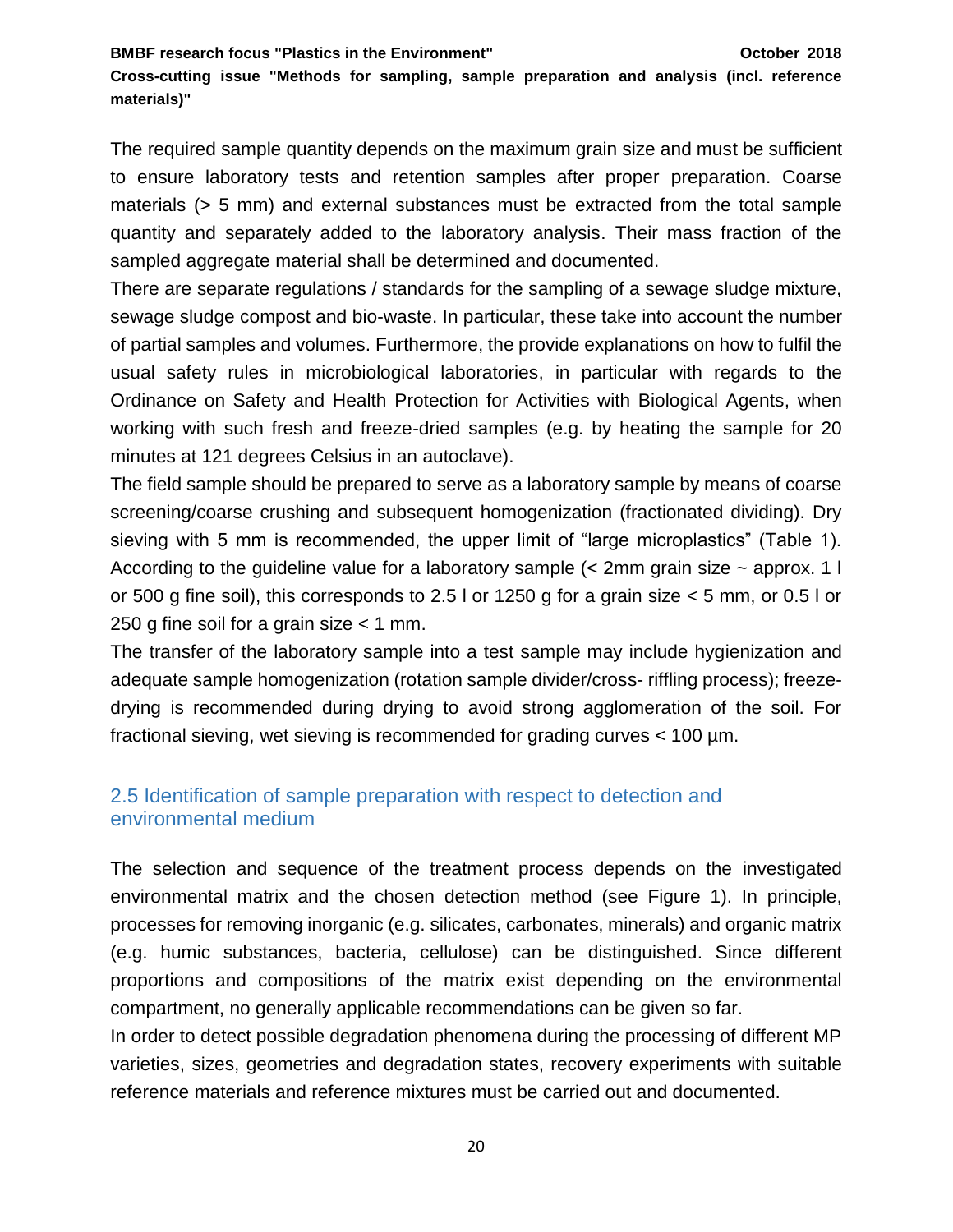**BMBF research focus "Plastics in the Environment"** Alta and the United States of the October 2018 **Cross-cutting issue "Methods for sampling, sample preparation and analysis (incl. reference materials)"**

It is reasonable to prepare samples after fractionation (wet sieving). Working in laminar flow boxes (problem of blank values) can take several days because of the exposure time. The duration of the process / working hours in relation to the investigated environmental aliquot should be recorded. Moreover, there should be a realistic assessment of the used chemicals in terms of costs (especially for large amount of samples) and their toxicity.

## **Removal of the inorganic matrix**

The preparation of water samples (filtrates) to remove the inorganic matrix is proposed for all spectroscopic detection methods. For solid samples (e.g. soil, sediment) a separation of the inorganic matrix is always described.

Methods for **density separation** using saturated salt solutions (e.g. NaCl, ZnCl2, wolframates, NaI, CaCl<sub>2</sub>, KBr) are generally proposed. These salt solutions represent different density separation limits and can separate polymers smaller than this density limit. The viscosity of the solution and the static charge of particles can be critical. The pH value of the solutions must be checked (carbonate formation or decomposition).

Using a centrifuge to support the separation effect is possible. The parameters relevant to the method (separation limit, sample mass, volume, activation and settling periods) must be documented and presented comprehensively with regard to sampling and subsequent detection. The systematic investigation of the effectiveness for MP varieties, sizes, geometries and degradation conditions is pending. For this reason, no generally applicable recommendations have been made so far.

For a (supporting) separation by means of hydrophobic interactions (e.g. silicone oils, paraffin oils), no generally valid recommendations can be given.

So far, there is no comprehensive competence available for density separation by means of static charging.

## **Removal of the organic matrix**

For samples from water (filtrates) and for samples from solids (e.g. soil, sediment) treatment processes for removing the organic matrix are proposed for all spectroscopic detection methods. The separation of the organic matrix is not described in thermoanalytical methods.

The parameters relevant to the processes (type of chemicals or enzymes, concentration, enzyme activity, exposure time, temperature, pH value) must be comprehensively represented, also with regard to sampling and subsequent detection. The systematic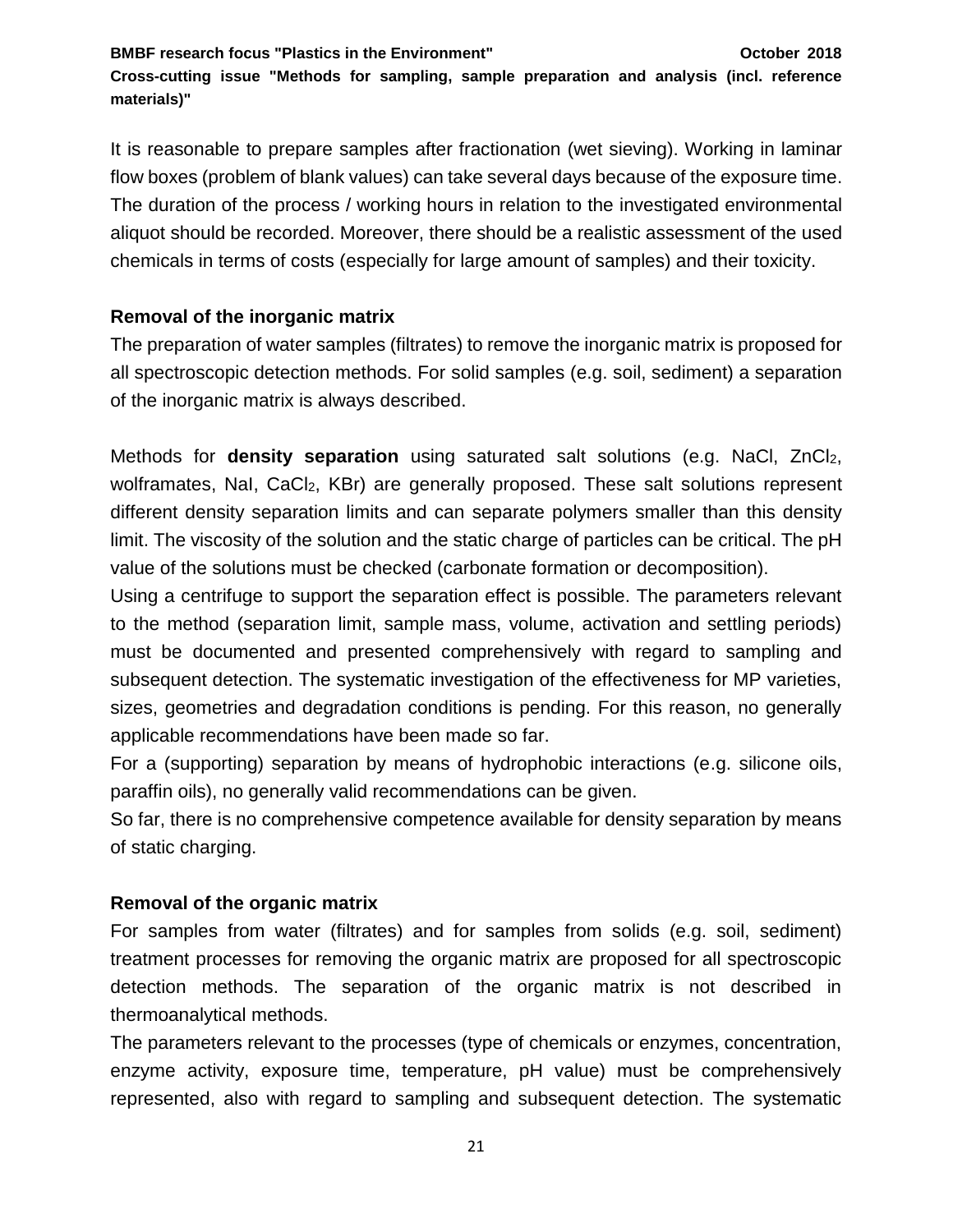**Cross-cutting issue "Methods for sampling, sample preparation and analysis (incl. reference materials)"**

investigation of the effectiveness for MP varieties, sizes, geometries and degradation conditions is pending.

The preparation of the samples with oxidizing hydrogen peroxide solutions (Fenton reagent) is proposed most frequently. An alternative is treatment with ozone-water. Handling of samples with diluted or concentrated acids or bases is also common. An alternative is enzymatic processing. It is considered very harmless for MP, but the long exposure time of two weeks and more is a disadvantage.